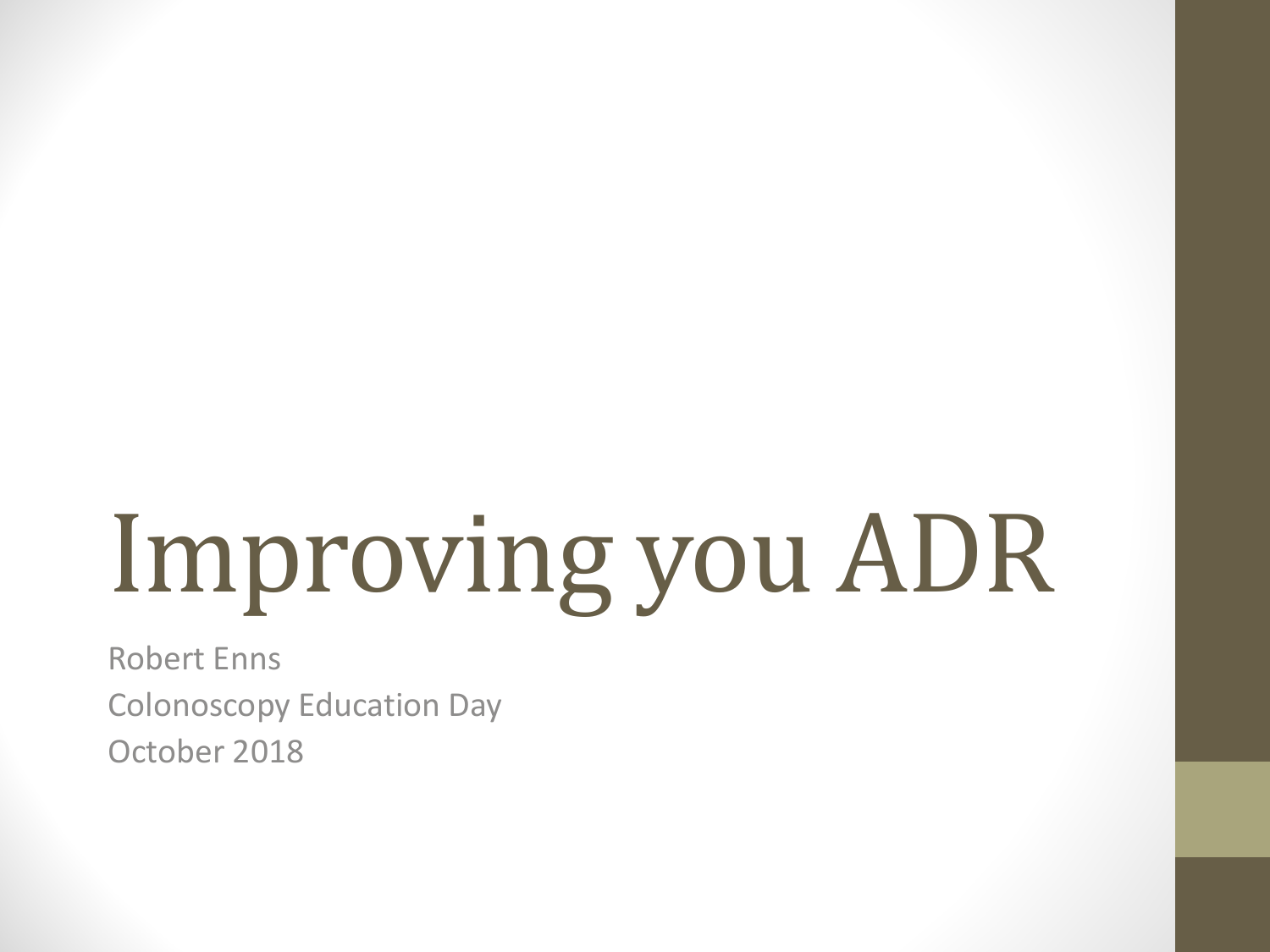### ADR Applying to CSP

- Assume 50% ADR in FIT positive patients
	- Out of 40 patients only 20 will have polyps
	- Out of 20 likely 15 will be found by a quick glance
- The other 5 may be behind folds or slightly more challenging
- If you visualize really well you might get 5/5
	- If average 4/5
	- If not very good day 2-3/5
- So difference between good and average day is 1/5
- But really that equates to ADR of only 2.5% higher than average
	- Not very good day is in fact only 5% lower than good
	- So it takes a lot of patients to determine differences in detection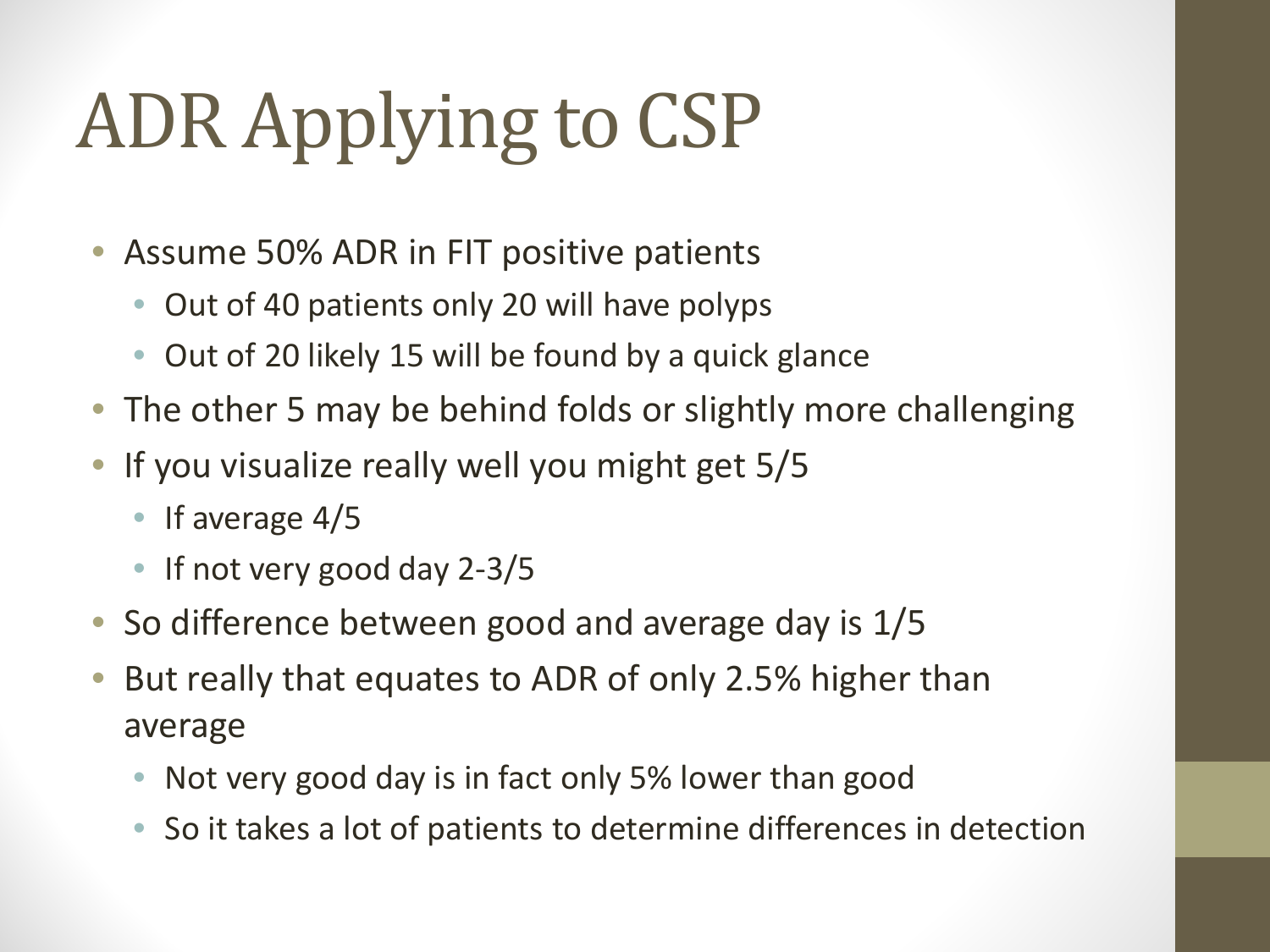### Background Summary

- A physician's adenoma detection rate is inversely linked to interval colorectal cancer and colorectal cancer mortality
- A physician's adenoma detection rate is associated with withdrawal technique
- A physician's adenoma detection rate can be improved with intervention

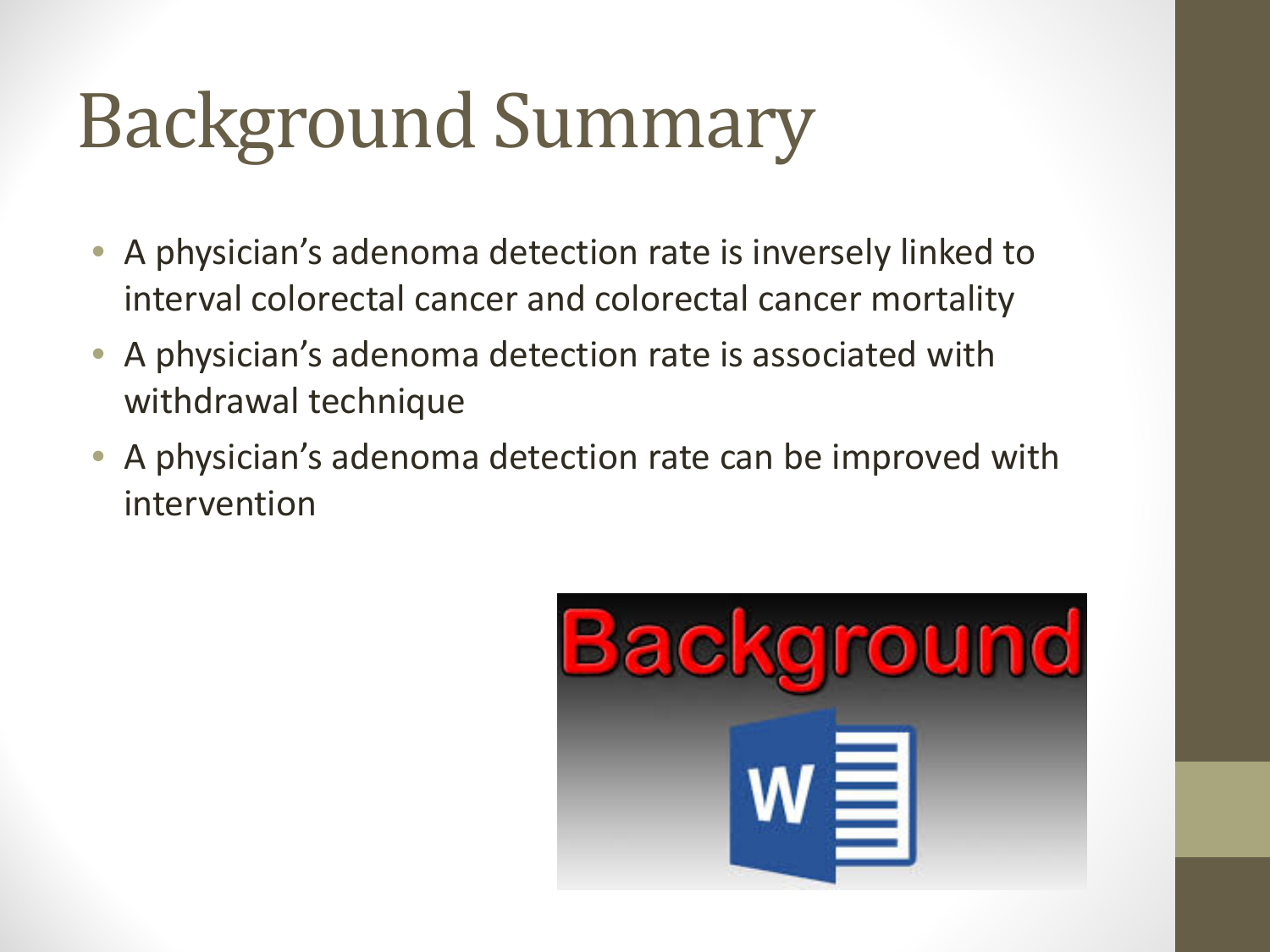### Interval cancers associated with ADR

- Kaminski et al. NEJM 2010
	- 45,026 individuals undergoing colonoscopy screening (186 physicians)
	- 42 interval cancers over 188,788 person-years
	- Physician's ADR associated with development of cancer (p=0.008)
- Corely et al. NEJM 2014
	- 314,872 colonoscopies by 136 gastroenterologists
	- 712 (0.2%) interval cancers (6 months  $-10$  years)
	- Physician's ADR associated with PCCRC incidence (HR 0.52, 95%CI 0.39- 0.69) and death (HR 0.38, 95%CI 0.22-0.65)

3% increase in interval CRC risk and 4% increase risk of CRC death for every 1% difference in ADR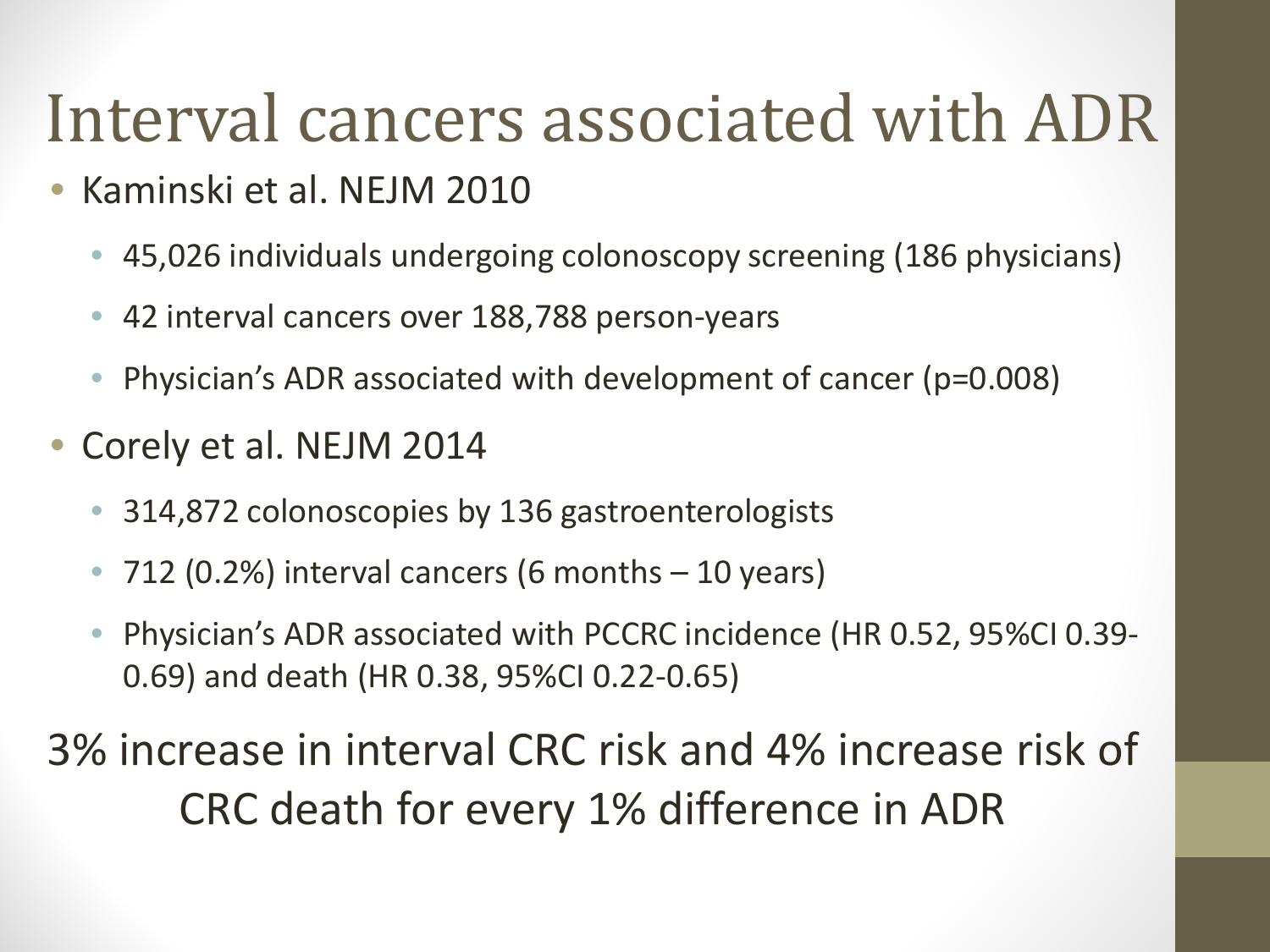### Withdrawal time

- Barclay et al. NEJM 2006
	- 7882 colonoscopies, 12 colonoscopists
	- Withdrawal time  $> 6$  minutes associated with:
	- Increased ADR (28.3% vs 11.8%, p<0.0001)
	- Increased detection of advanced adenomas (6.4% vs 2.6% p=0.005)
- But, mandating a longer withdrawal time does not necessarily increase ADR
	- Due to a ceiling effect?
	- Or is the WT the key?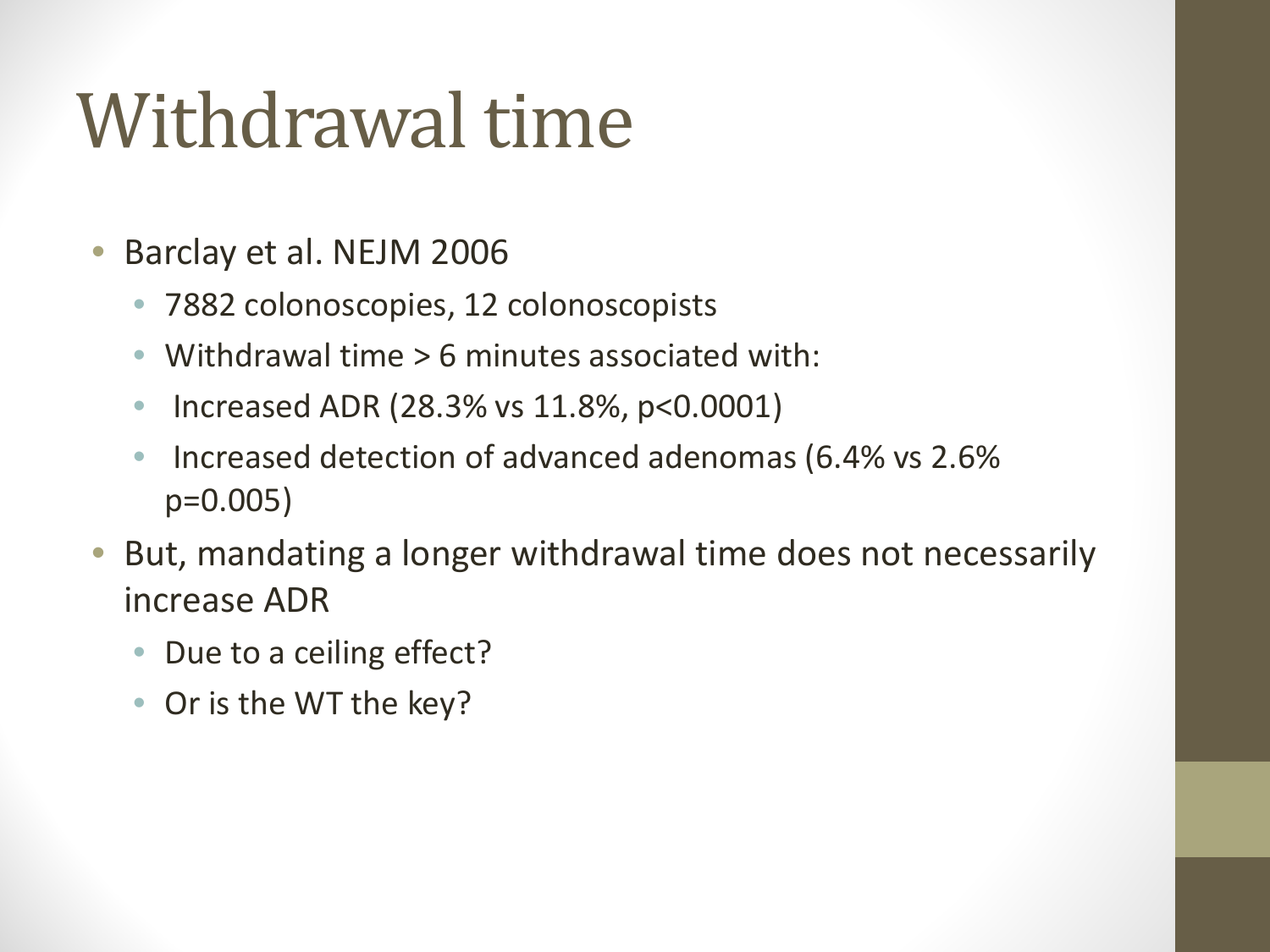### Withdrawal technique

- Rex et al GIE 2000 and Lee et al GIE 2011
	- Video and live assessment of colonoscopy technique
	- Grading system (0 to 5) on the following for each area of the colon:
		- **Distention**
		- Cleaning
		- Time spent examining proximal folds
	- A high technique score was most associated with a physician's ADR, therefore likely withdrawal time a 'marker' for thorough examination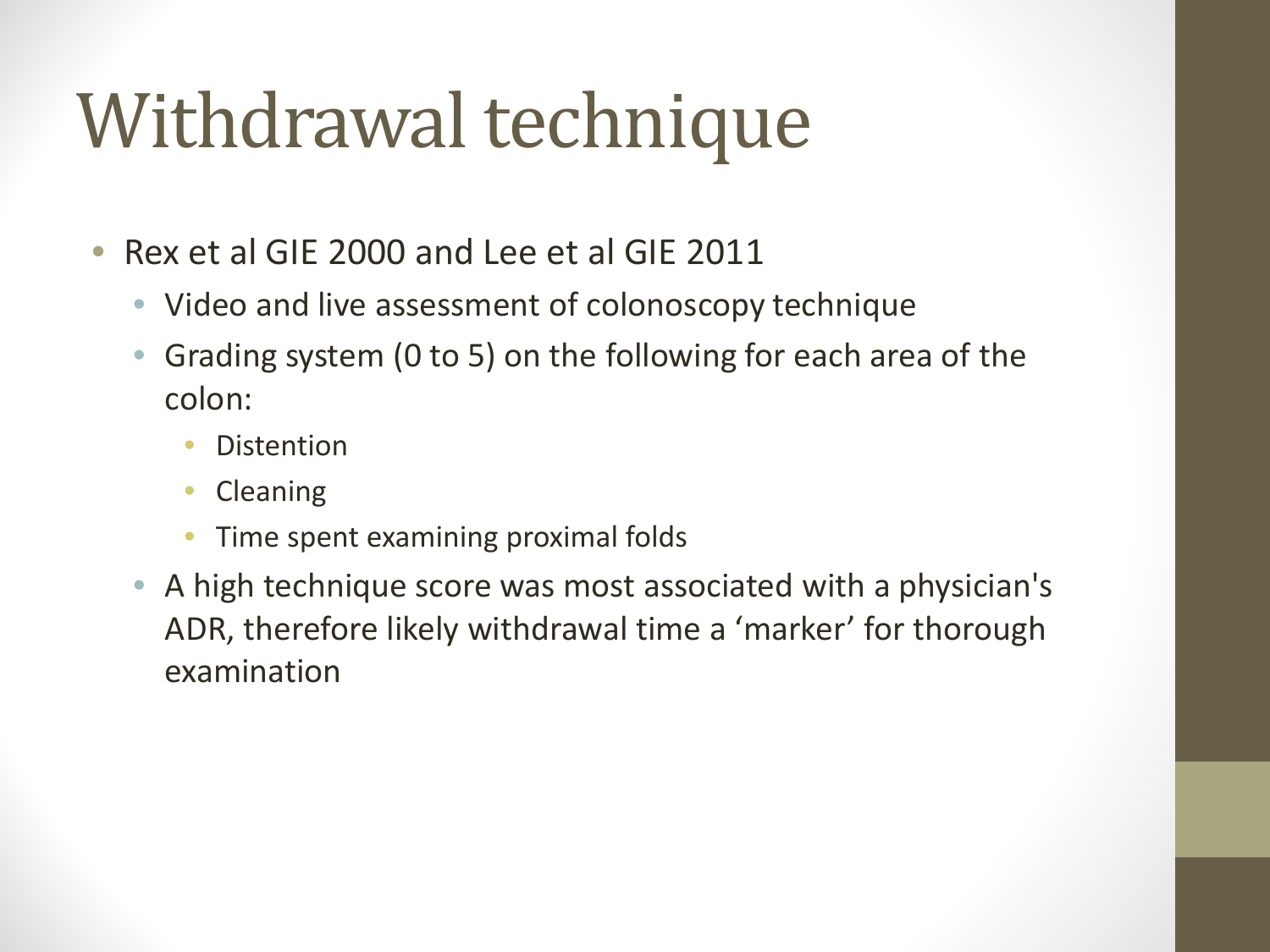### Withdrawal technique

- Barclay et al. CGH 2008
	- ADR on 2053 colonoscopies, 12 colonoscopists
	- **Intervention** 
		- Mandatory 8 minutes withdrawal time
		- Education session on technique
			- Distention
			- Cleaning
			- Examination of proximal side of folds and flexures
			- Re-inspection of segments
			- Torque maneuvers to visualize between folds
	- Evaluated 2325 colonoscopies, 12 colonoscopists
		- ADR increased post-intervention (34.7% vs 23.5% p< 0.0001)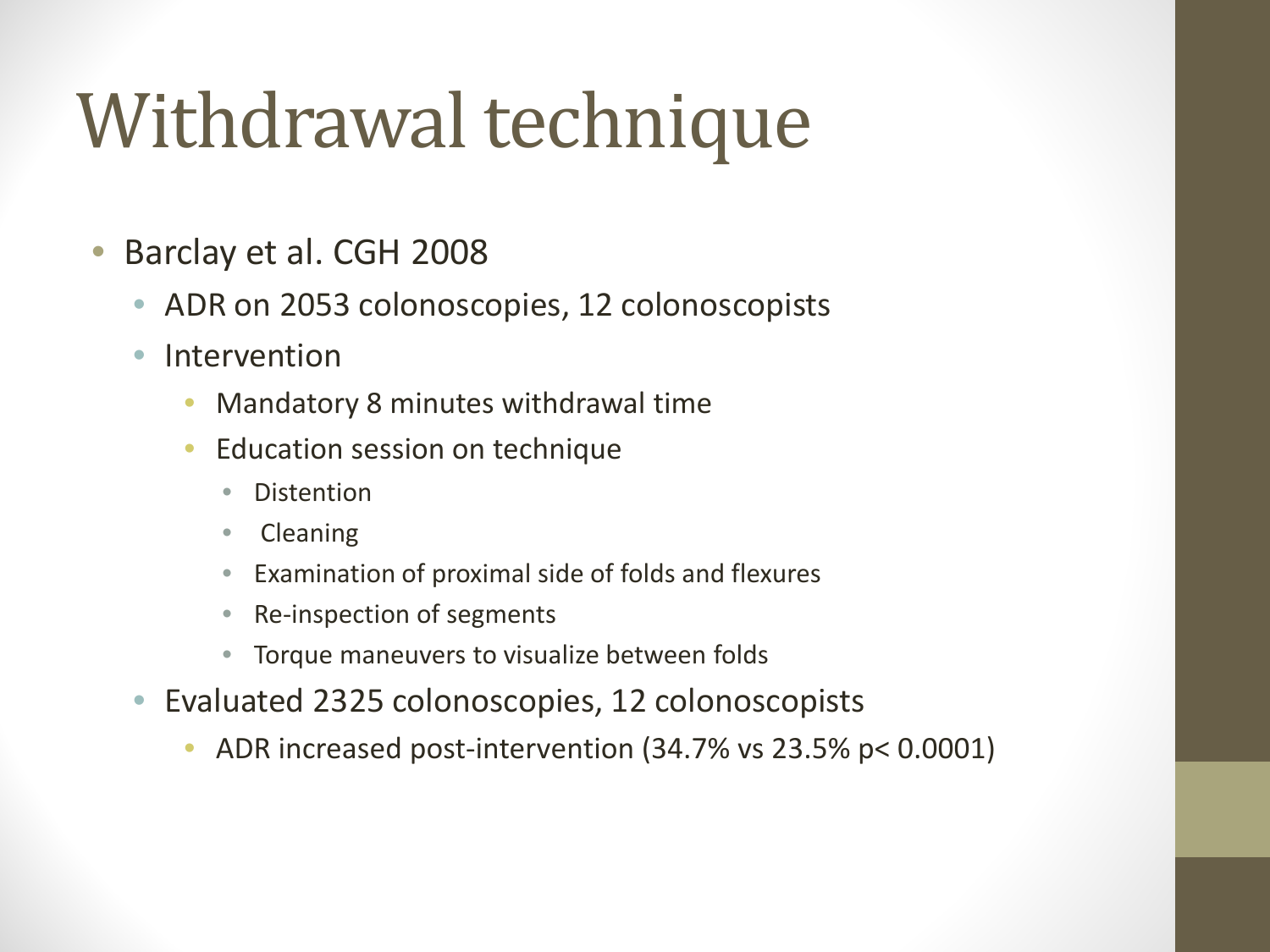## Opposing View

- 47,000 screening colonoscopies in average risk patients
- Minnesota study
- 5 specific interventions
	- Review of individual ADR
	- Review of rates in partnership meetings
	- Education –importance of WT
	- Financial consequences for not achieving 6 minute WT in 95% of cases Group
- **Results** 
	- ADR ranged from 10-29%
	- No change with any intervention



Clinical Gastro Hep 2009 Shaukat, Allen et al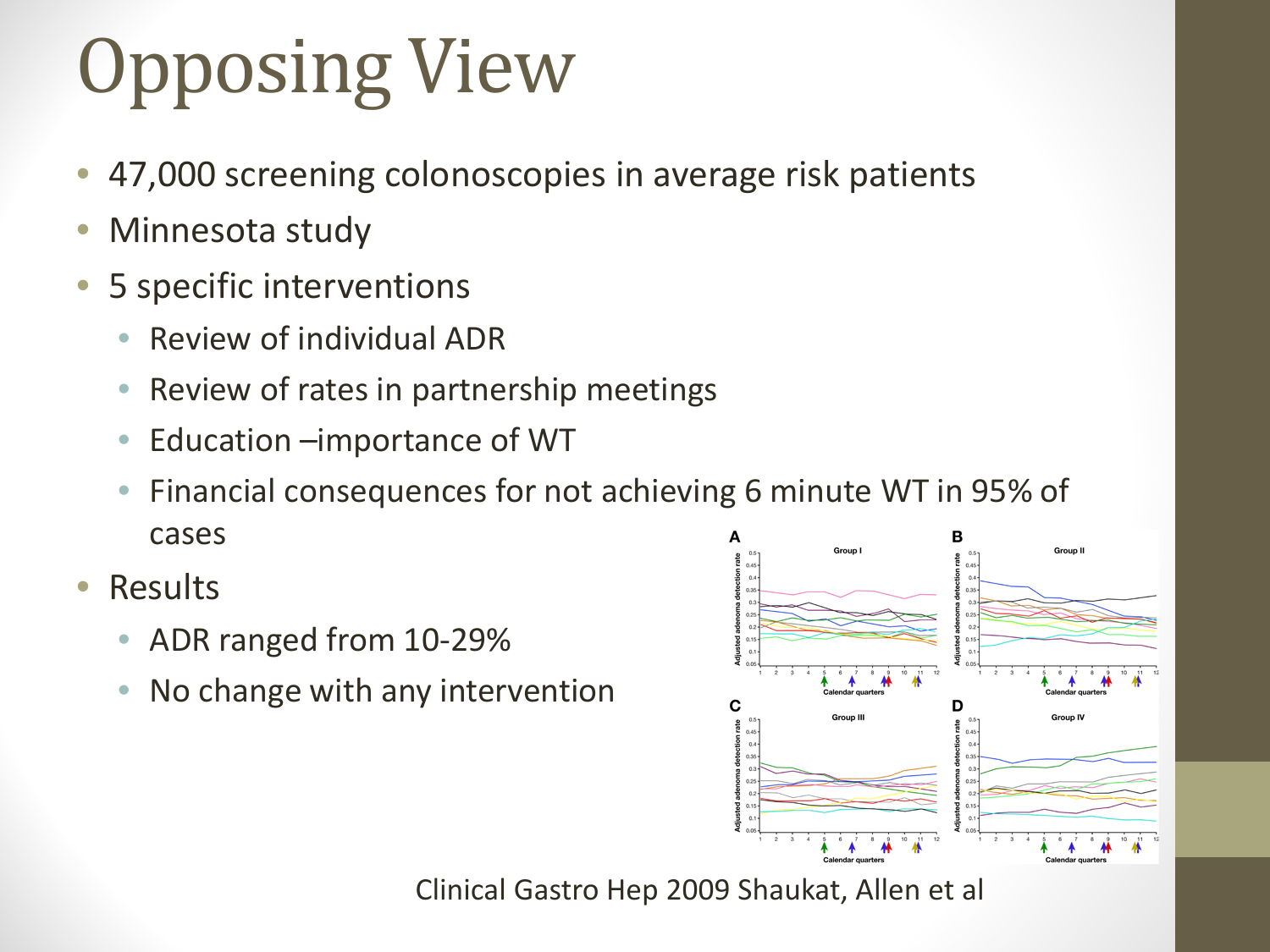### In summary



- Low ADR is associated with interval colon cancers
- ADR is related to colonoscopy technique, WT likely a serrogate for adequate distention, looking behind folds, 350 degree view and removing debris
- ADR 'can' be improved with education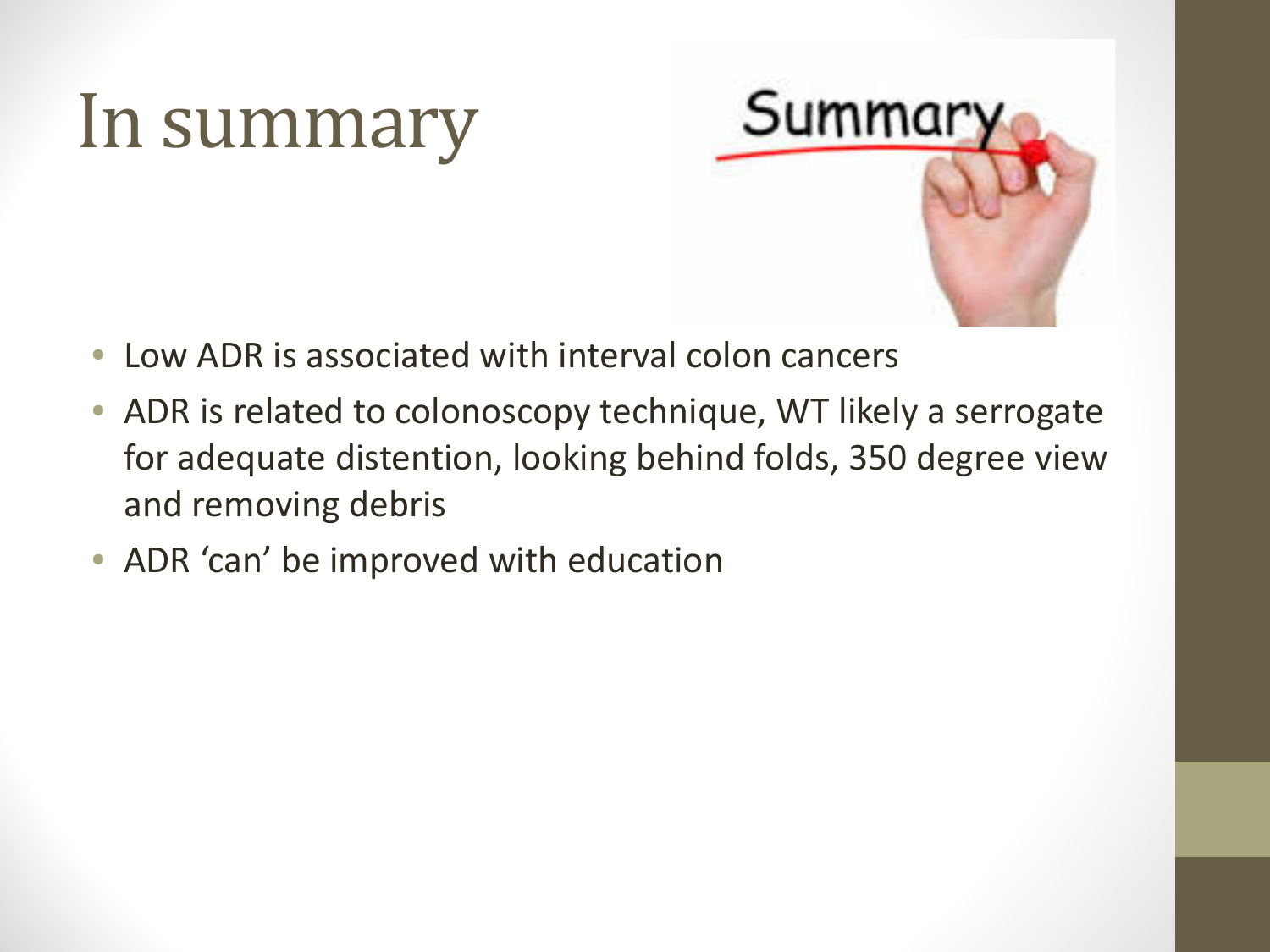### Improving ADR

- Pre procedure
- Intra procedure
- Post procedure

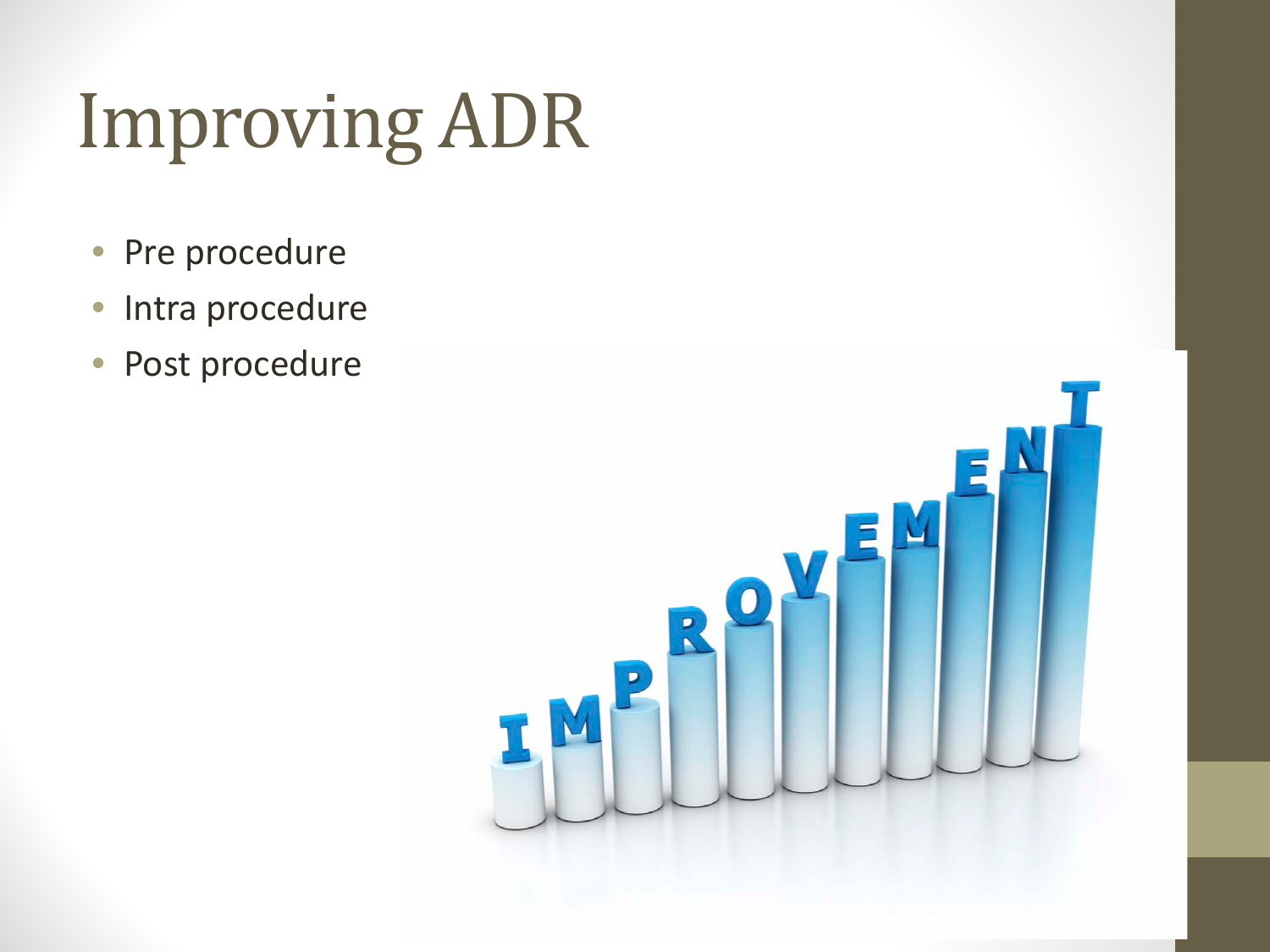### Pre: Physician Characteristics with High ADR-ie Have them do colonoscopies!

- Retrospective cohort study, all colonoscopy 10/13-09/15 across physicians from 4 health systems
- Physician ADR was risk adjusted for differences in patient population and procedure indication.
	- 201 physicians performing > 30 colonoscopies totaling 104,618 exams.
- **Results** 
	- Mean ADR 33.2% (range 6.3%-58.7%)
	- Higher ADR was seen among **female physicians** (4.2 percentage points higher than men)**, gastroenterologists** (9.4 percentage points higher than nongastroenterologists, P < .001), **and physicians with 9 years since their residency completion** (6.0 percentage points higher than physicians who have had 27-51 years of practice, P= .004).
- Conclusions: Gastroenterologists, female physicians, and more recently trained physicians had higher performance in ADR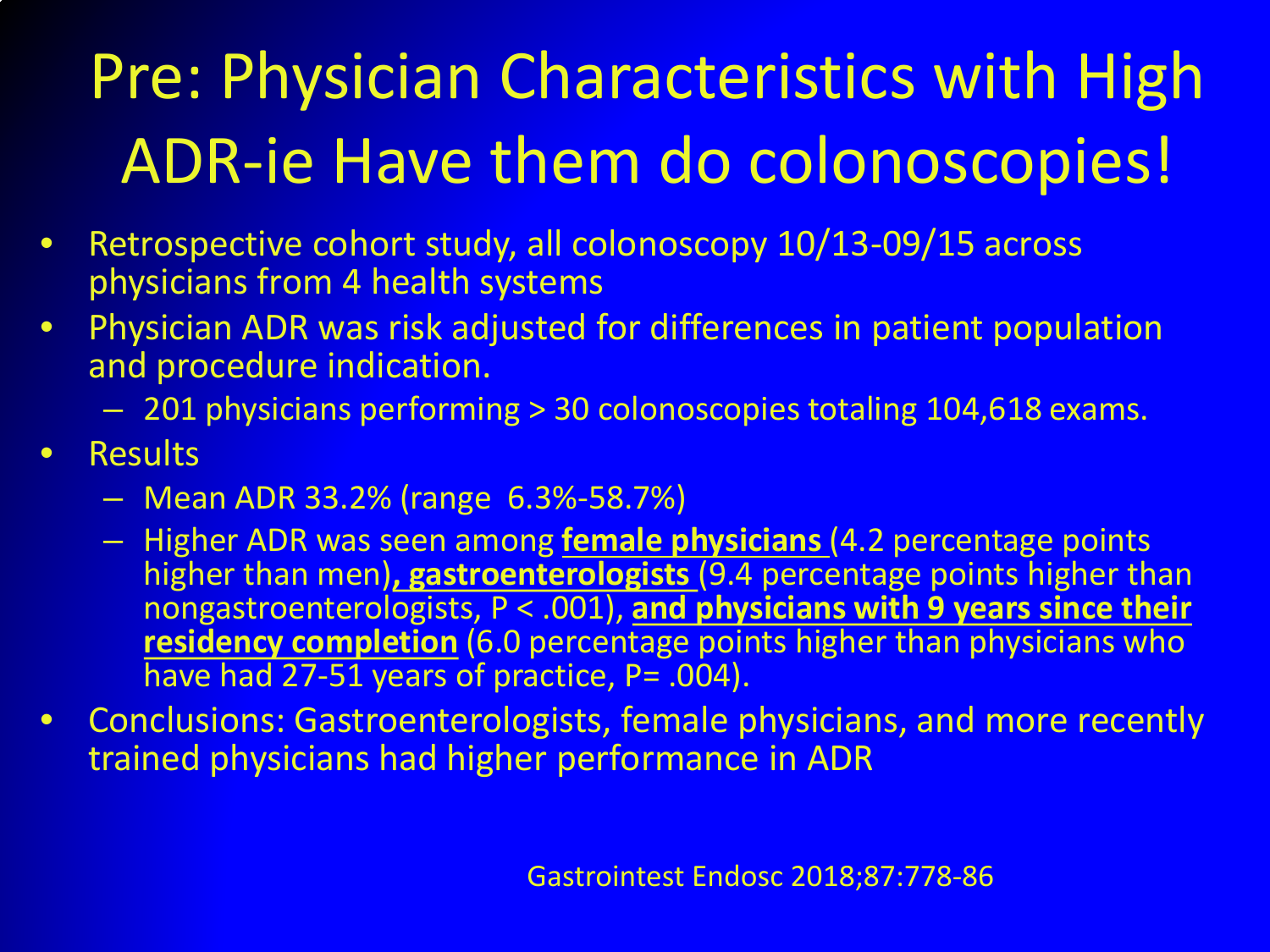### **FDA-Approved Bowel Preparations**

#### **Recommendations**

1. Selection of a bowel-cleansing regimen should take into consideration the patient's medical history, medications, and, when available, the adequacy of bowel preparation reported from prior colonoscopies (*Strong recommendation, moderate- quality evidence*)

2. A split-dose regimen of 4 L PEG-ELS provides a high quality bowel cleansing (*Strong recommendation, high-quality evidence*)

3. In healthy non-constipated individuals, a 4-L PEG-ELS formulation produces a bowel-cleansing quality that is not superior to a lower-volume PEG formulation (*Strong recommendation, high-quality evidence*)

> *Johnson, DA, et al: Optimizing Bowel Colon Cleansing US MSTF on CRC Gastroenterol; 2014; 147: 903-924*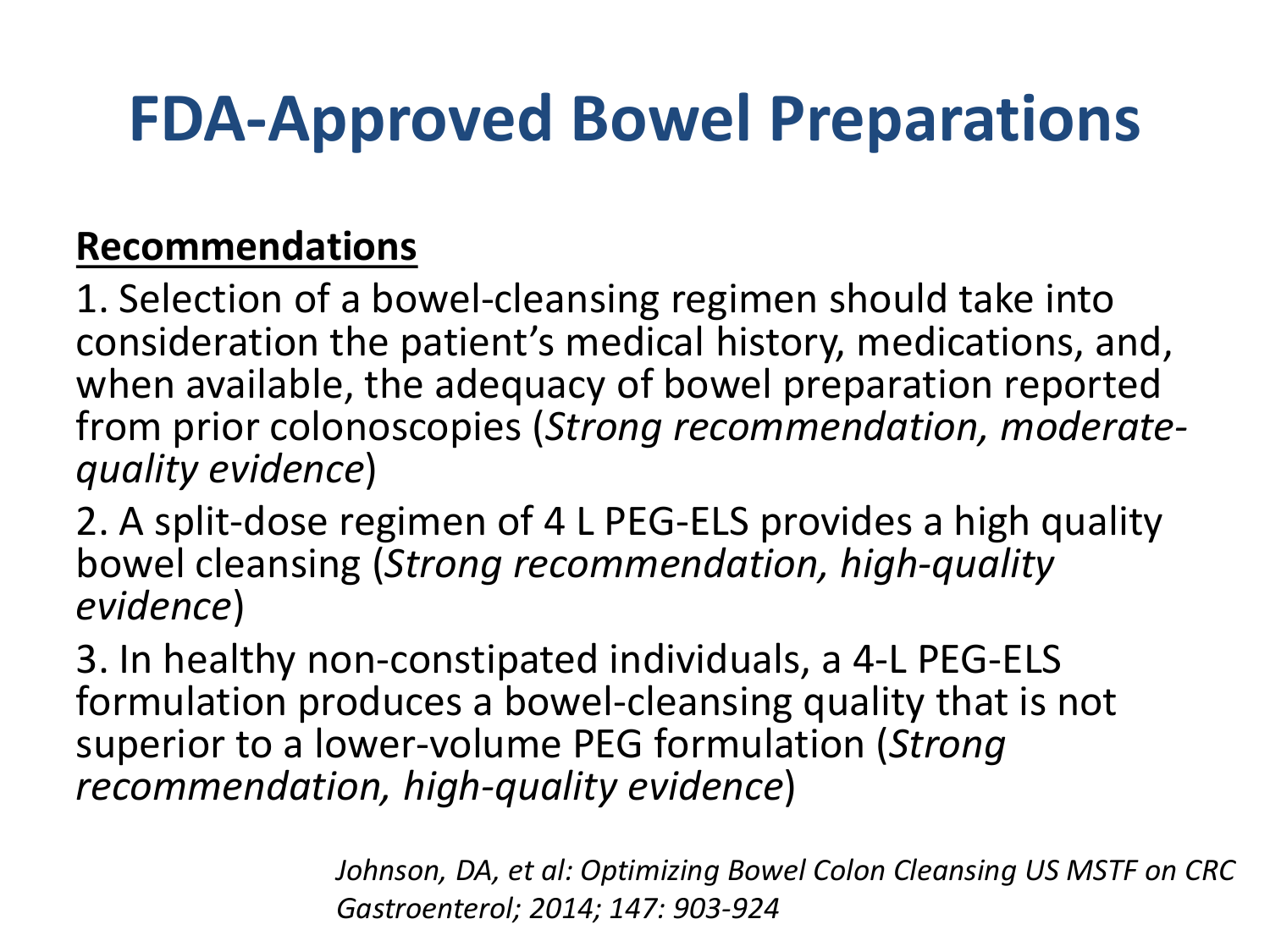### Split Prep Is Superior to Other Preps

| А                                                                                                     | Favors 4L split dose        |              | <b>Favors comparator</b> |     |                     | Odds ratio          |      |                                  | Odds ratio          |                                     |  |
|-------------------------------------------------------------------------------------------------------|-----------------------------|--------------|--------------------------|-----|---------------------|---------------------|------|----------------------------------|---------------------|-------------------------------------|--|
| Study or subgroup                                                                                     | <b>Events</b>               | <b>Total</b> | <b>Events</b>            |     | <b>Total Weight</b> | M-H, random, 95% CI |      |                                  | M-H, random, 95% CI |                                     |  |
| $1.1.1$ Excellent $-$ good prep                                                                       |                             |              |                          |     |                     |                     |      |                                  |                     |                                     |  |
| Enestvedt B, et al, 2011                                                                              | 85                          | 103          | 59                       | 87  | 44.4%               | 2.24 [1.14, 4.42]   |      |                                  |                     |                                     |  |
| Hjelkrem, et al, 2011                                                                                 | 49                          | 101          | 54                       | 302 | 55.5%               | 4.33 [2.65, 7.06]   |      |                                  |                     |                                     |  |
| Subtotal (95% CI)                                                                                     |                             | 204          |                          | 389 | 100.0%              | 3.40 [2.28, 5.06]   |      |                                  |                     |                                     |  |
| <b>Total events</b>                                                                                   | 134                         |              | 113                      |     |                     |                     |      |                                  |                     |                                     |  |
| Heterogeneity: Chi <sup>2</sup> = 2.38, df = 1 ( $P = .12$ ); $I^2 = 58\%$                            |                             |              |                          |     |                     |                     |      |                                  |                     |                                     |  |
| Test for overall effect: $Z = 6.03$ ( $P < .00001$ )                                                  |                             |              |                          |     |                     |                     |      |                                  |                     |                                     |  |
|                                                                                                       |                             |              |                          |     |                     |                     |      |                                  |                     |                                     |  |
|                                                                                                       |                             |              |                          |     |                     |                     |      |                                  |                     |                                     |  |
|                                                                                                       |                             |              |                          |     |                     |                     | O.O1 | O.1                              |                     | 10<br>100                           |  |
|                                                                                                       |                             |              |                          |     |                     |                     |      | <b>Favors comparator</b>         |                     | <b>Favors 4L split dose</b>         |  |
| В                                                                                                     | <b>Favors 4L split dose</b> |              | <b>Favors comparator</b> |     |                     | Odds ratio          |      |                                  | <b>Odds</b> ratio   |                                     |  |
| Study or subgroup                                                                                     | <b>Events</b>               | Total        | <b>Events</b>            |     | <b>Total Weight</b> | M-H, random, 95% CI |      |                                  | M-H, random, 95% CI |                                     |  |
| $1.1.1$ Excellent $-$ good prep                                                                       |                             |              |                          |     |                     |                     |      |                                  |                     |                                     |  |
| Abdul-Baki H, et al, 2008                                                                             | 92                          | 107          | 78                       | 183 | 24.3%               | 8.26 [4.44, 15.34]  |      |                                  |                     |                                     |  |
| Aoun E. et al. 2005                                                                                   | 52                          | 68           | 41                       | 73  | 22.0%               | 2.54 [1.23, 5.24]   |      |                                  |                     |                                     |  |
| Marmo R, et al, 2010                                                                                  | 160                         | 218          | 95                       | 215 | 29.1%               | 3.48 [2.33, 5.22]   |      |                                  |                     |                                     |  |
| SS Park, et al, 2010                                                                                  | 61                          | 80           | 95                       | 152 | 24.5%               | 1.93 [1.05, 3.55]   |      |                                  |                     |                                     |  |
| Subtotal (95% CI)                                                                                     |                             | 473          |                          | 623 | 100.0%              | 3.47 [1.96, 6.14]   |      |                                  |                     |                                     |  |
| <b>Total events</b>                                                                                   | 365                         |              | 309                      |     |                     |                     |      |                                  |                     |                                     |  |
| Heterogeneity: Tau <sup>2</sup> = 0.25; Chi <sup>2</sup> = 11.83, df = 3 ( $P = .008$ ); $I^2 = 75\%$ |                             |              |                          |     |                     |                     |      |                                  |                     |                                     |  |
| Test for overall effect: $Z = 4.26$ ( $P < .00001$ )                                                  |                             |              |                          |     |                     |                     |      |                                  |                     |                                     |  |
|                                                                                                       |                             |              |                          |     |                     |                     |      |                                  |                     |                                     |  |
|                                                                                                       |                             |              |                          |     |                     |                     |      |                                  |                     |                                     |  |
|                                                                                                       |                             |              |                          |     |                     |                     |      |                                  |                     |                                     |  |
|                                                                                                       |                             |              |                          |     |                     |                     |      | O.1<br>0.01<br>Favors comparator |                     | 10<br>100<br>Favors 4L split dose / |  |

#### • Meta-analysis

• 9 Trials

• Spilt dose is superior for excellent prep OR 3.46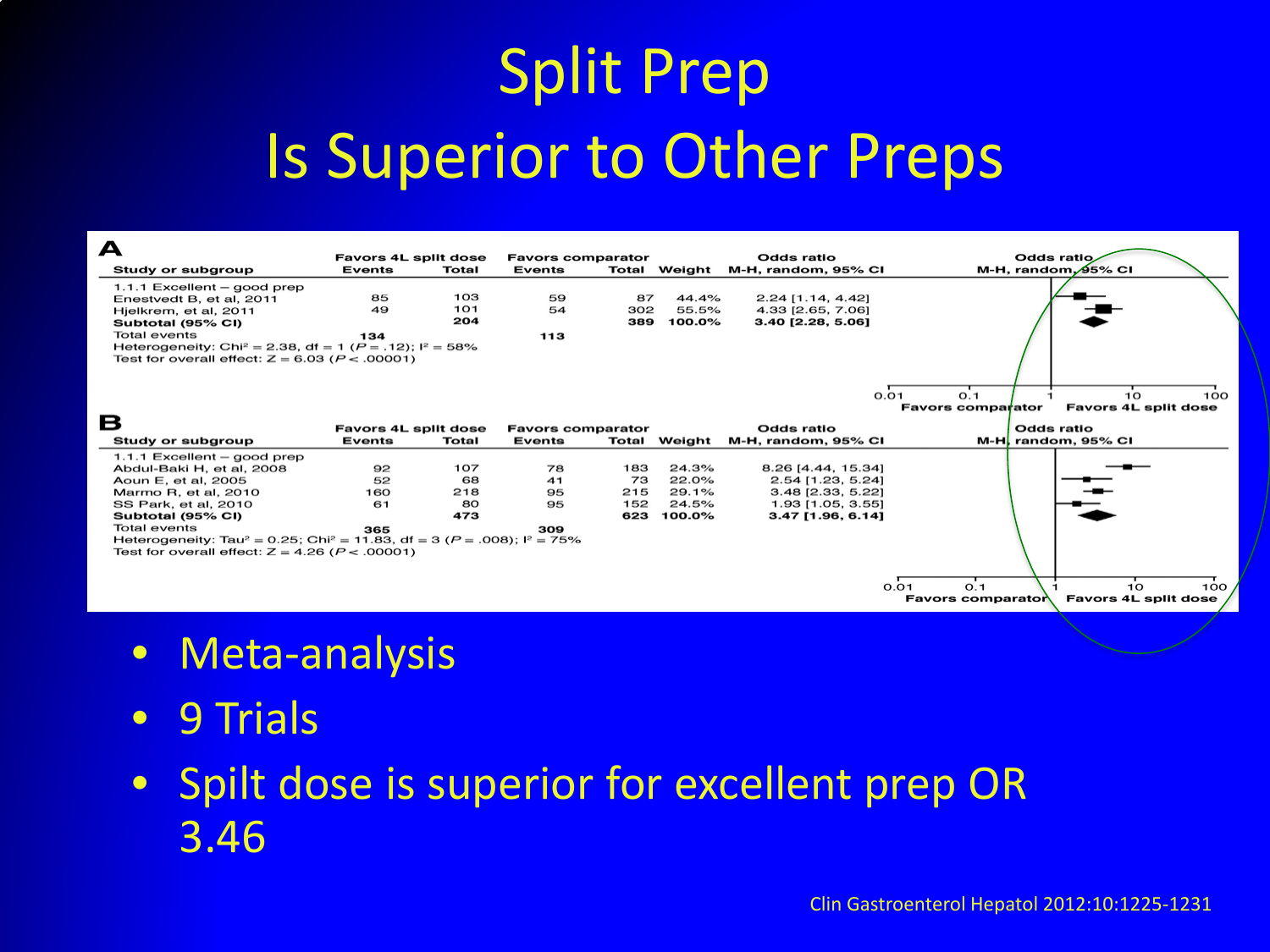### Split Prep = Higher ADR

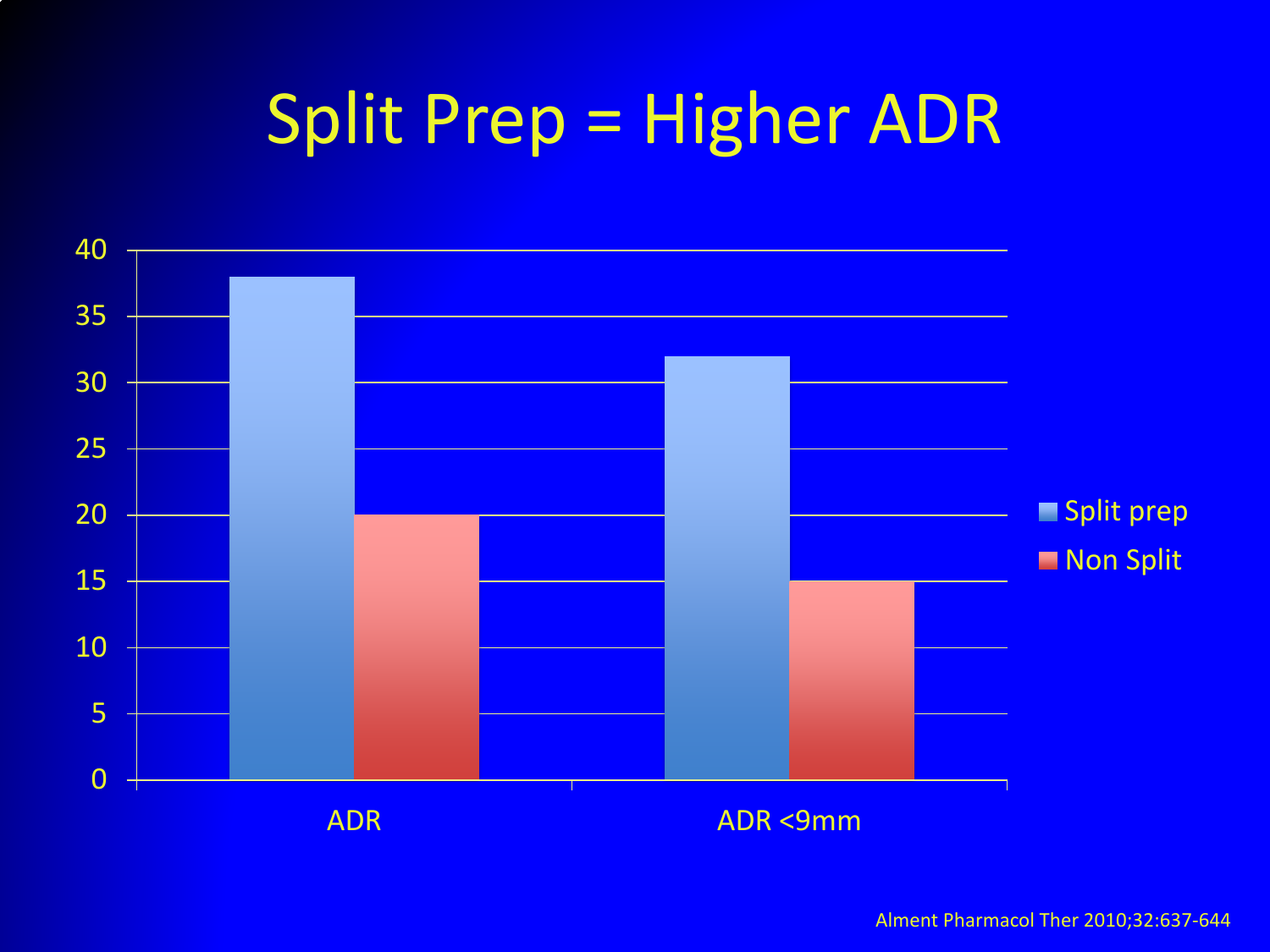### **Adjuncts to Colon Cleansing Before Colonoscopy**

#### **Not recommended:**

- simethicone
- flavored electrolyte solutions (eg, Gatorade)
- prokinetics
- spasmolytics
- **bisacodyl**
- senna
- olive oil
- probiotics

### **Helpful:**

- Crystal Lyte flavoring
- Warm chicken broth
- Lots of clear liquids

#### For those with constipation:

- Miralax daily for a period depending on their stool burden
- Prolonged regimens
- Low residue diet ranging from 3 days to 3 weeks

*Johnson, DA, et al: Optimizing Bowel Colon Cleansing US MSTF on CRC Gastroenterol; 2014; 147: 903-924*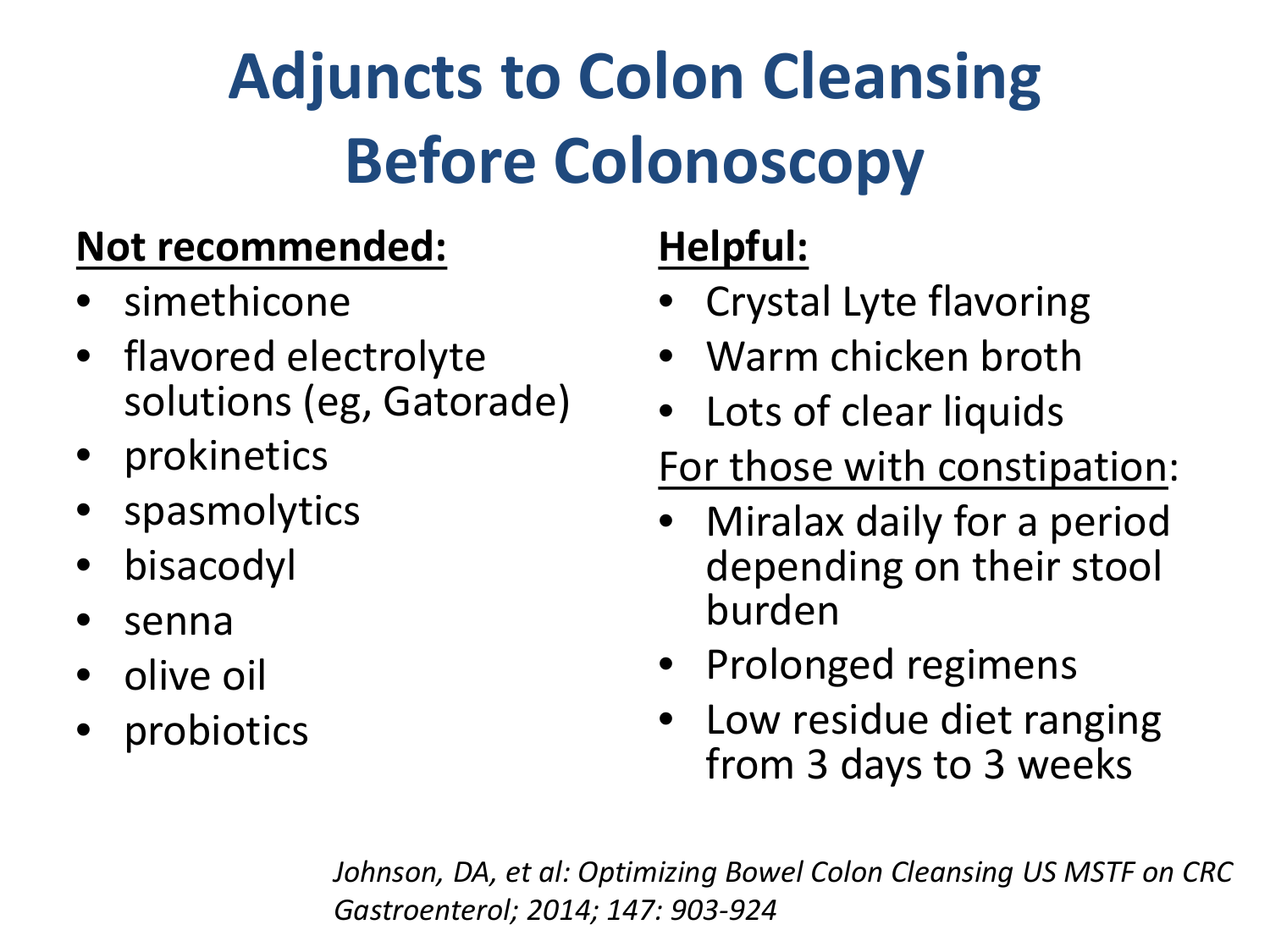### **Patient Education & Navigators Optimizing Preparation Results**

#### **Recommendations**

1. Health care professionals should provide both oral and written patient education instructions for all components of the colonoscopy preparation and emphasize the importance of compliance (*Strong recommendation, moderate-quality evidence*)

2. The physician performing the colonoscopy should ensure that appropriate support and process measures are in place for patients to achieve adequate colonoscopy preparation quality (*Strong recommendation, low-quality evidence*)

> *Johnson, DA, et al: Optimizing Bowel Colon Cleansing US MSTF on CRC Gastroenterol; 2014; 147: 903-924*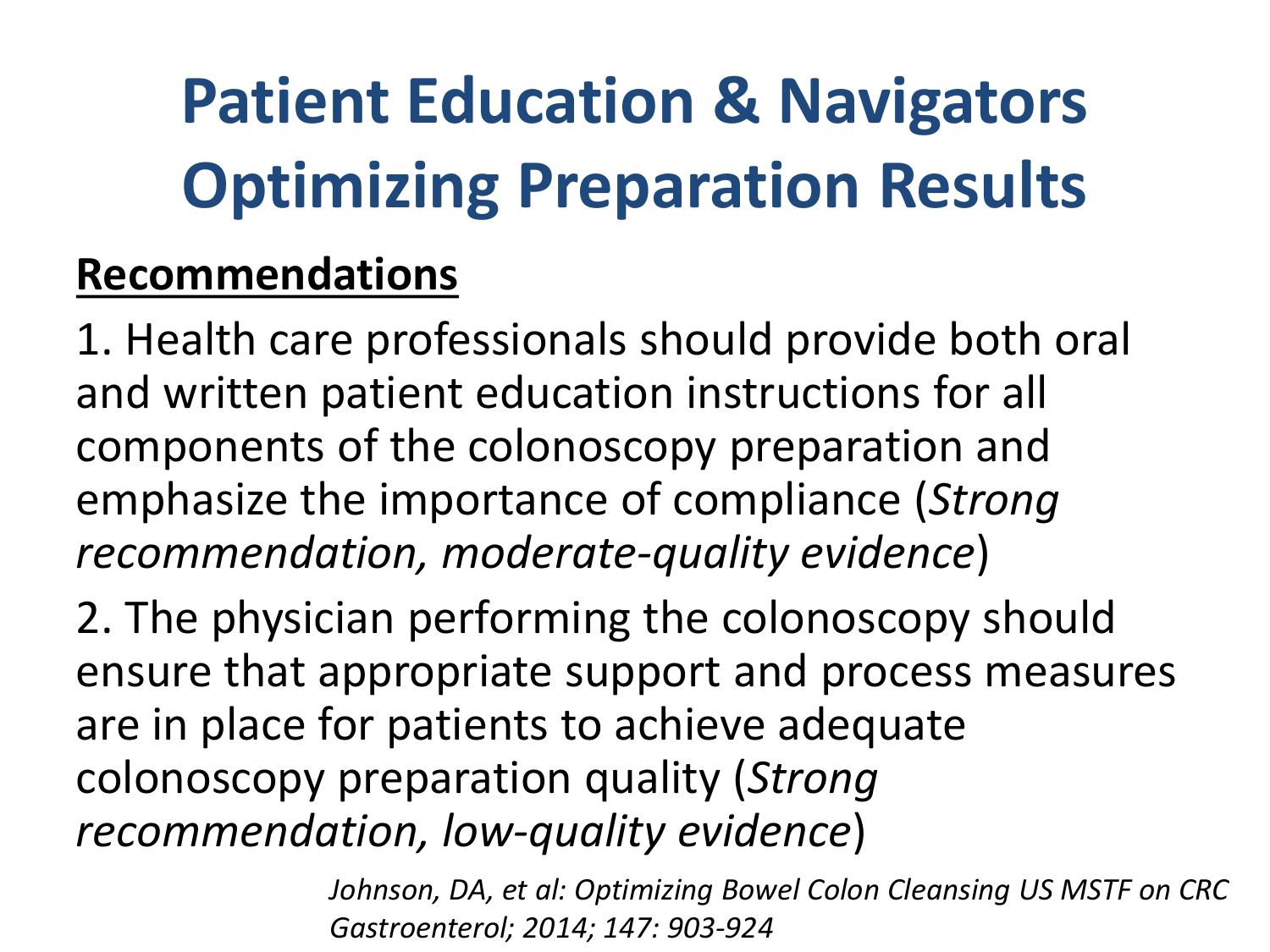### Pre- Procedure Other Things

- Time booked for procedure
	- Fatiguing am vs pm or many in a row likely not significant
		- Although 'N' may have to be higher
	- Duration of procedures
		- How low can you go....
			- Running two rooms, dictating or report in between cases?
			- Talking to family in between cases?
			- For most 30 minutes is going to be it for FIT positive
			- Do you usually start late?

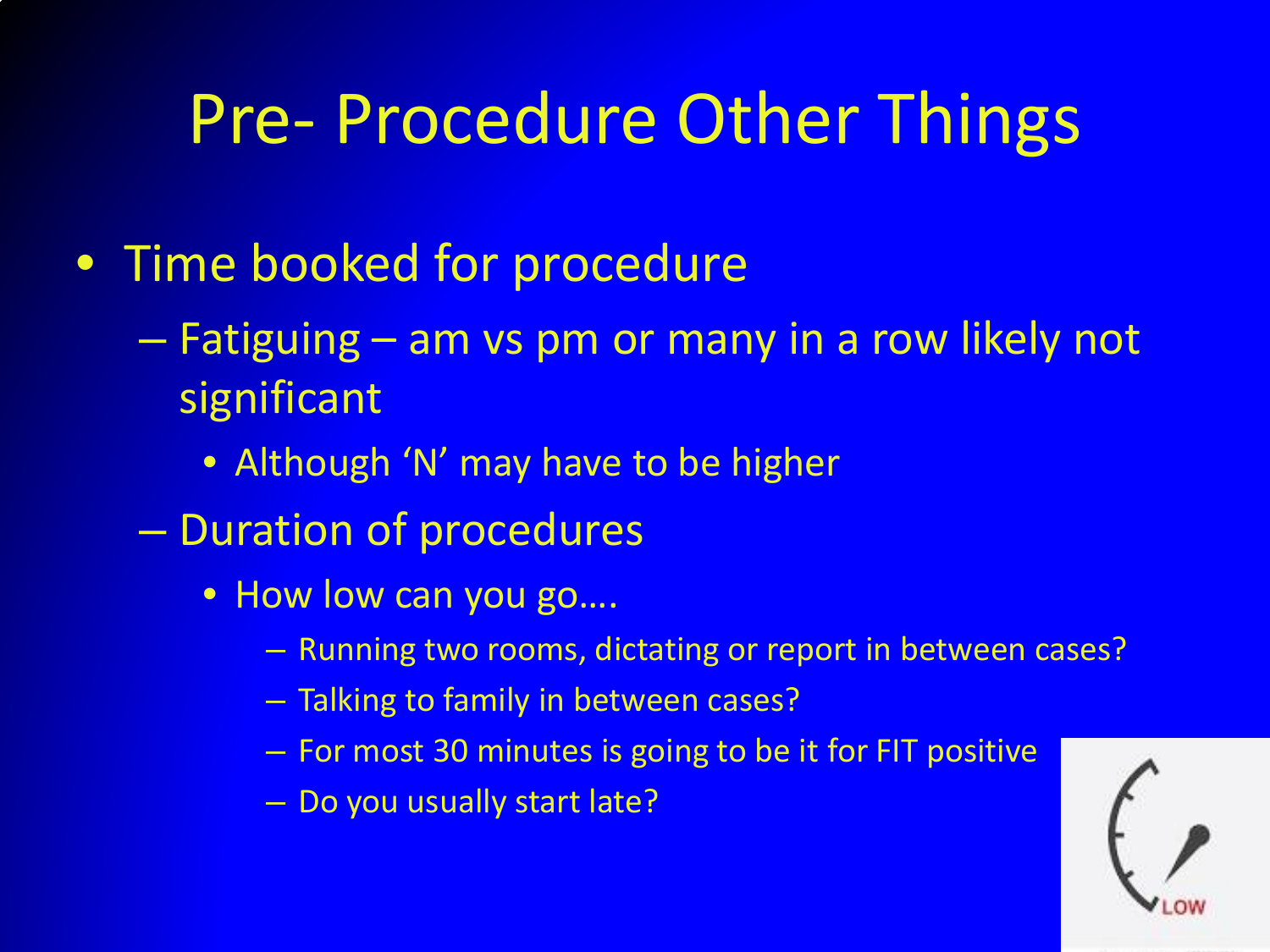### Procedure Related Strategies to Improve ADR



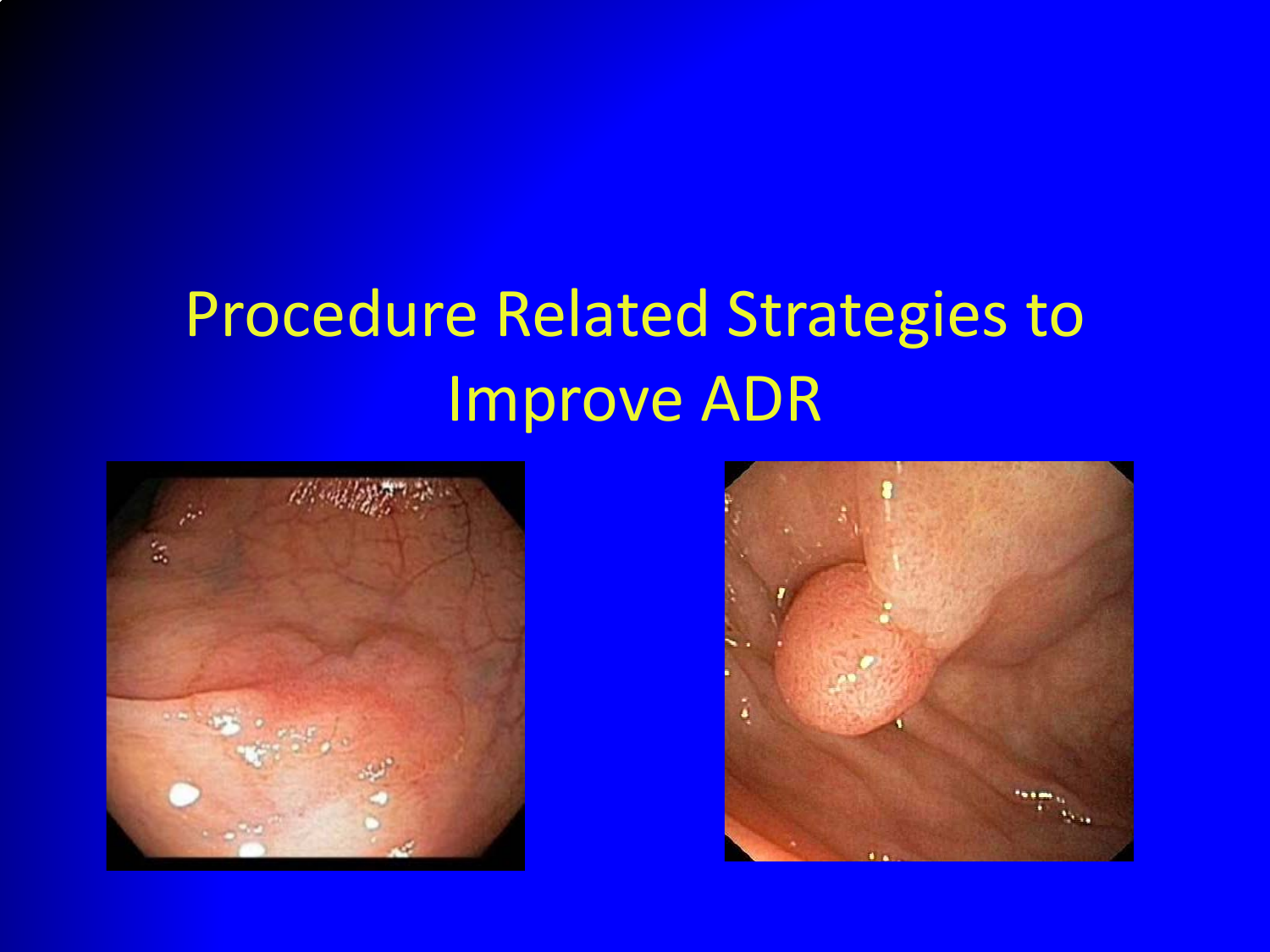Technologies and Techniques to Improve Quality

- Water Immersion Technique
- **High Definition Endoscopes**
- Cap Assisted Colonoscopy
- Retrograde Viewing Device
- Full spectrum endoscopy (Fuse)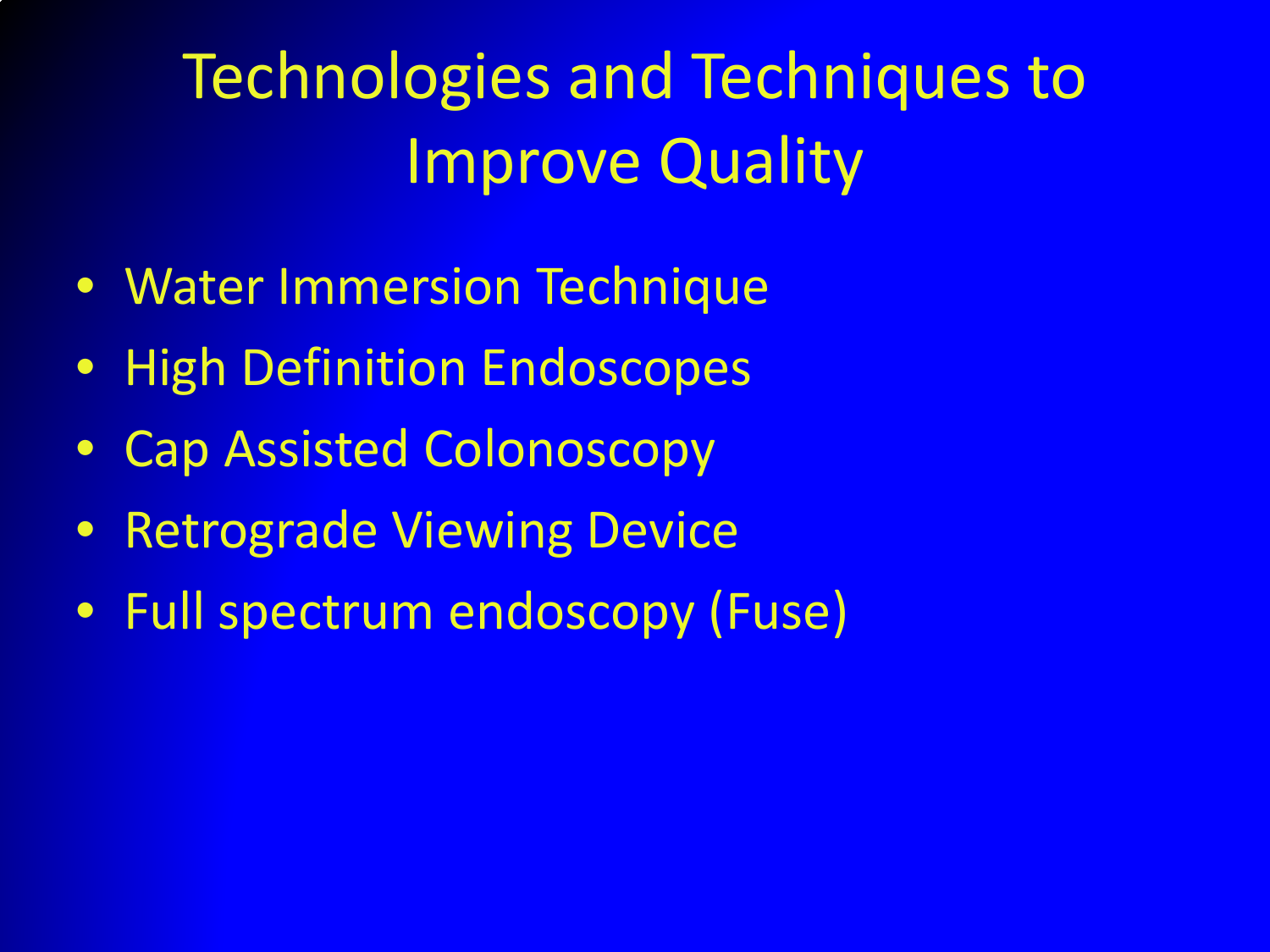### Water-aided Colonoscopy

- Primary end point
	- Improved pain score
	- No change in cecal intubation
	- Less sedation administered
- Secondary end point
	- Significant improvement overall ADR and proximal ADR with  $P = < 0.05$

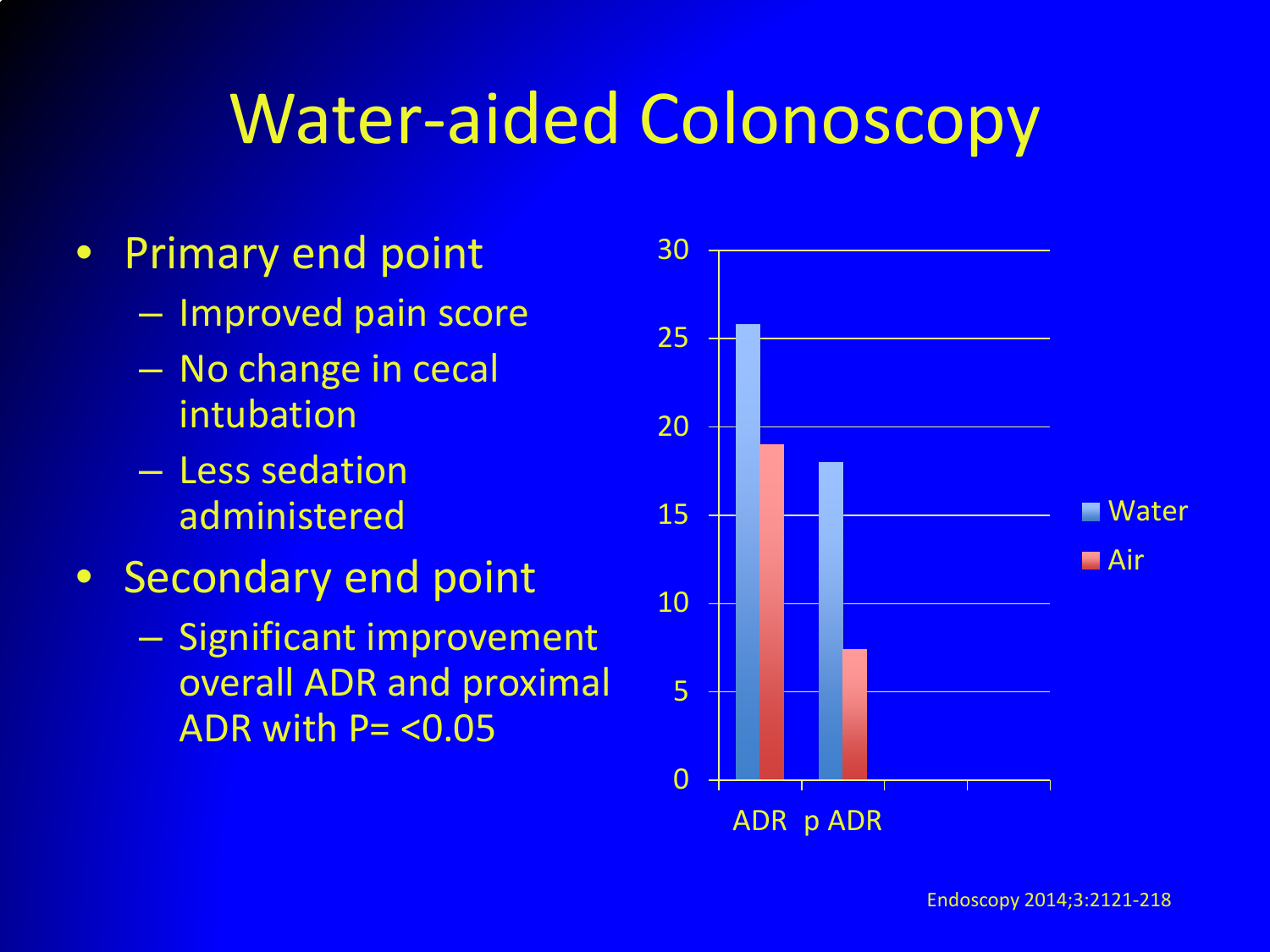### HD Scopes: NBI vs. White Light



#### • No significant difference between NBI and WL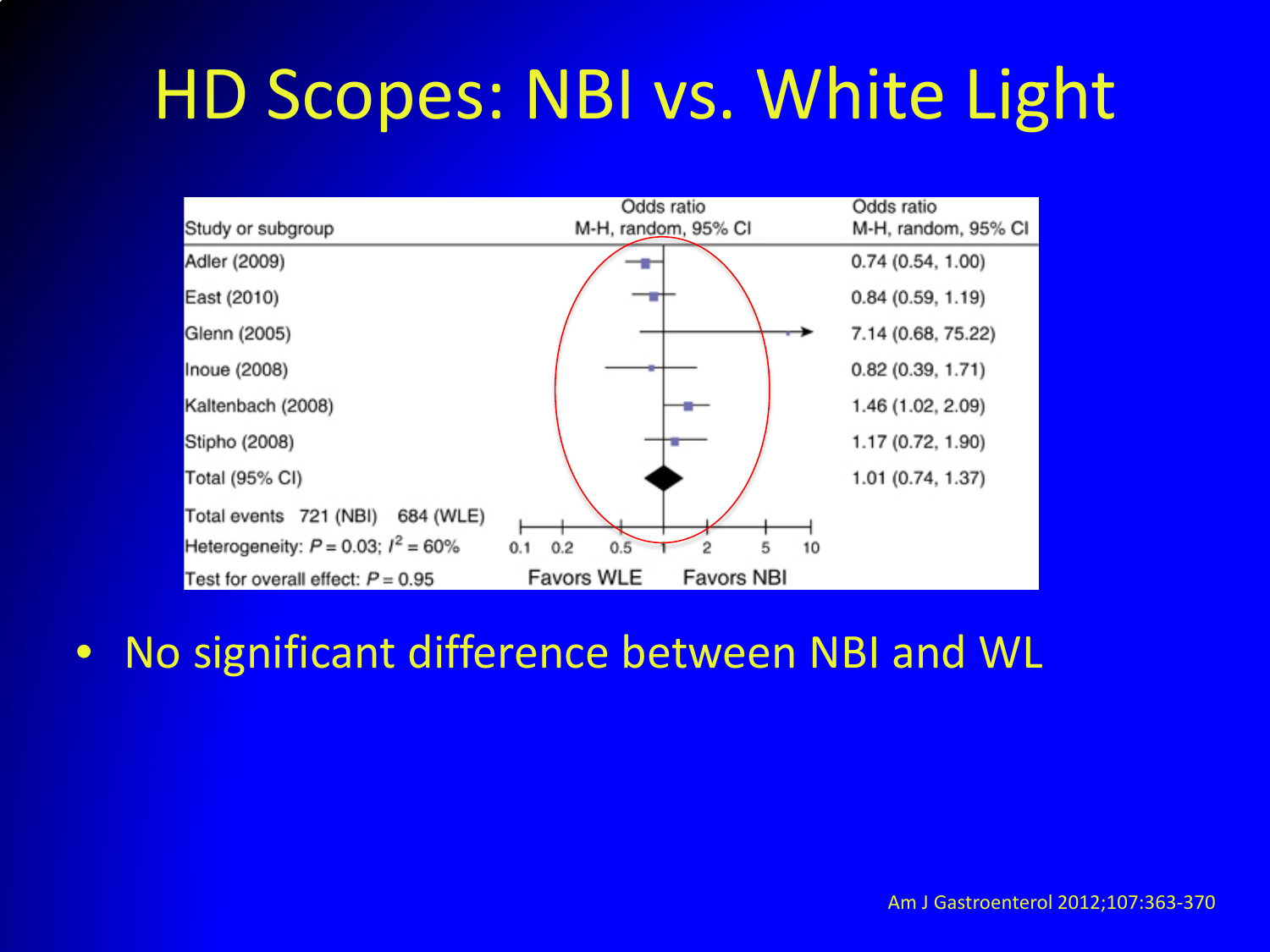### Cap Assisted Colonoscopy vs. Standard **Colonoscopy**

| Study, year                                                                                               | CAC<br>n,N | SC<br>n,N | RR (95% CI)       | <b>AR (95% CI)</b> |
|-----------------------------------------------------------------------------------------------------------|------------|-----------|-------------------|--------------------|
|                                                                                                           |            |           |                   |                    |
| Horiuchi (2008)                                                                                           | 123/424    | 99/411    | 1.20 (0.96, 1.51) |                    |
| Lee (2009)                                                                                                | 152/499    | 188/501   | 0.81(0.68, 0.97)  |                    |
| Hewett (2010)                                                                                             | 34/52      | 33/48     | 0.95(0.72, 1.25)  |                    |
| Takeuchi (2010)                                                                                           | 84/141     | 74/133    | 1.07 (0.87, 1.31) |                    |
| de Wijkerslooth (2011)                                                                                    | 189/656    | 196/683   | 1.00 (0.85, 1.19) |                    |
| Rastogi (2011)                                                                                            | 144/210    | 117/210   | 1.23 (1.06, 1.43) |                    |
|                                                                                                           |            |           |                   |                    |
| Total (95% CI)                                                                                            | 726/1982   | 707/1986  | 1.04(0.90, 1.19)  |                    |
| $U_{\text{othercorrelation}}^2$ $\alpha$ 00. $\alpha^2$ = 14.00 $\alpha$ = $(D - 0.01)$ , $\beta$ = $C70$ |            |           |                   |                    |

B

 $\mathbf{D}$ 

Heterogeneity:  $\tau^2 = 0.02$ ;  $\chi^2 = 14.98$ , df = 5 (P = 0.01);  $I^2 = 67\%$ Test for overall effect:  $Z = 0.52$  ( $P = 0.60$ )

> • Meta analysis • 16 RCT N =  $8,991$ • RR 1.04 CI 0.90-1.19



**Favors CAC** 

Am J Gastroenterol 2012;107:1165-1173

 $0.7$ 

Favors SC

 $0.5$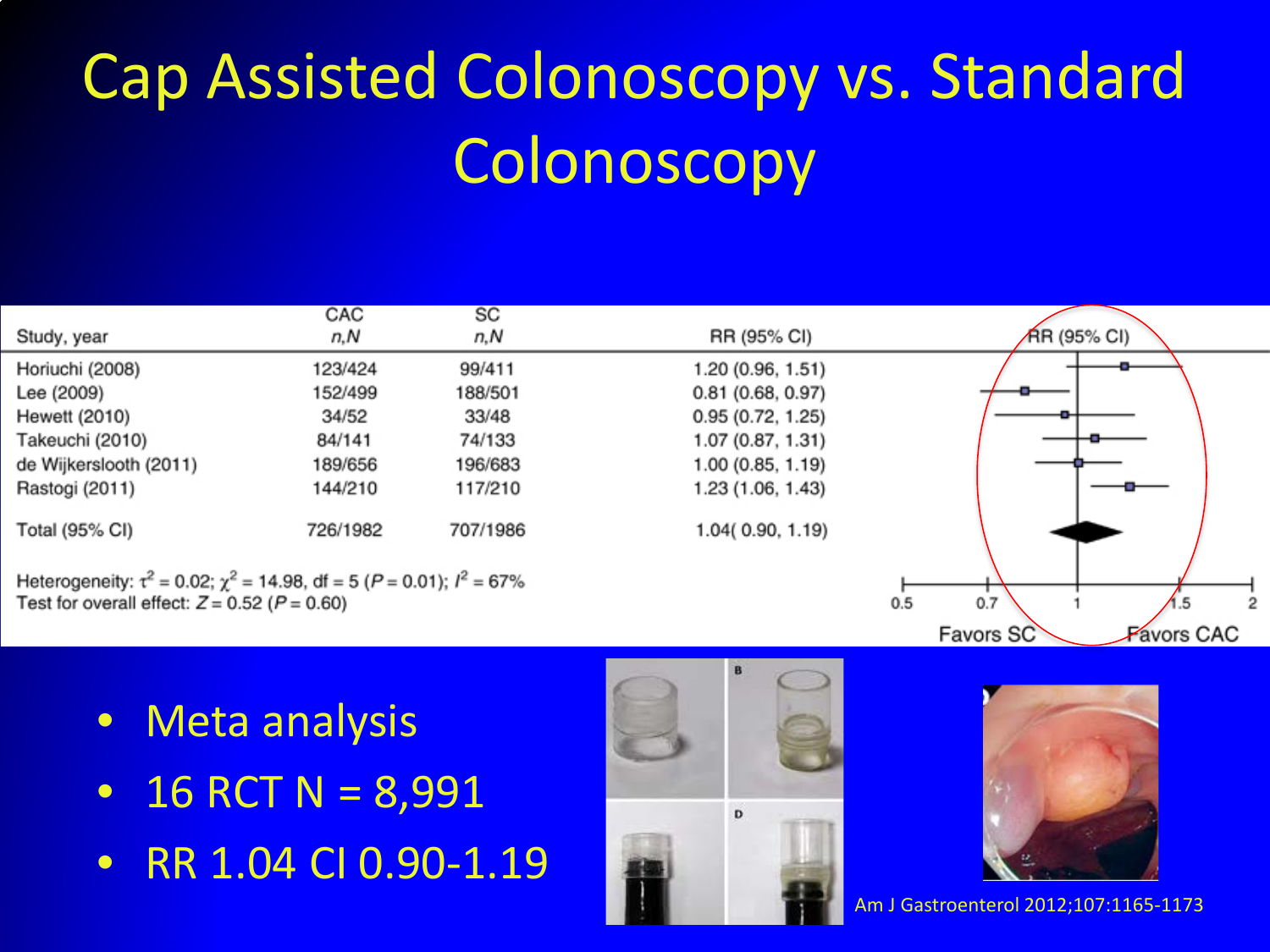### Third Eye Retrograde Viewing Device

- Group A
	- SC then TER
	- 35.2 % increased ADR
- Group B
	- TER then SC
	- $-30.8%$
	- Net additional detection with TER 4.4%



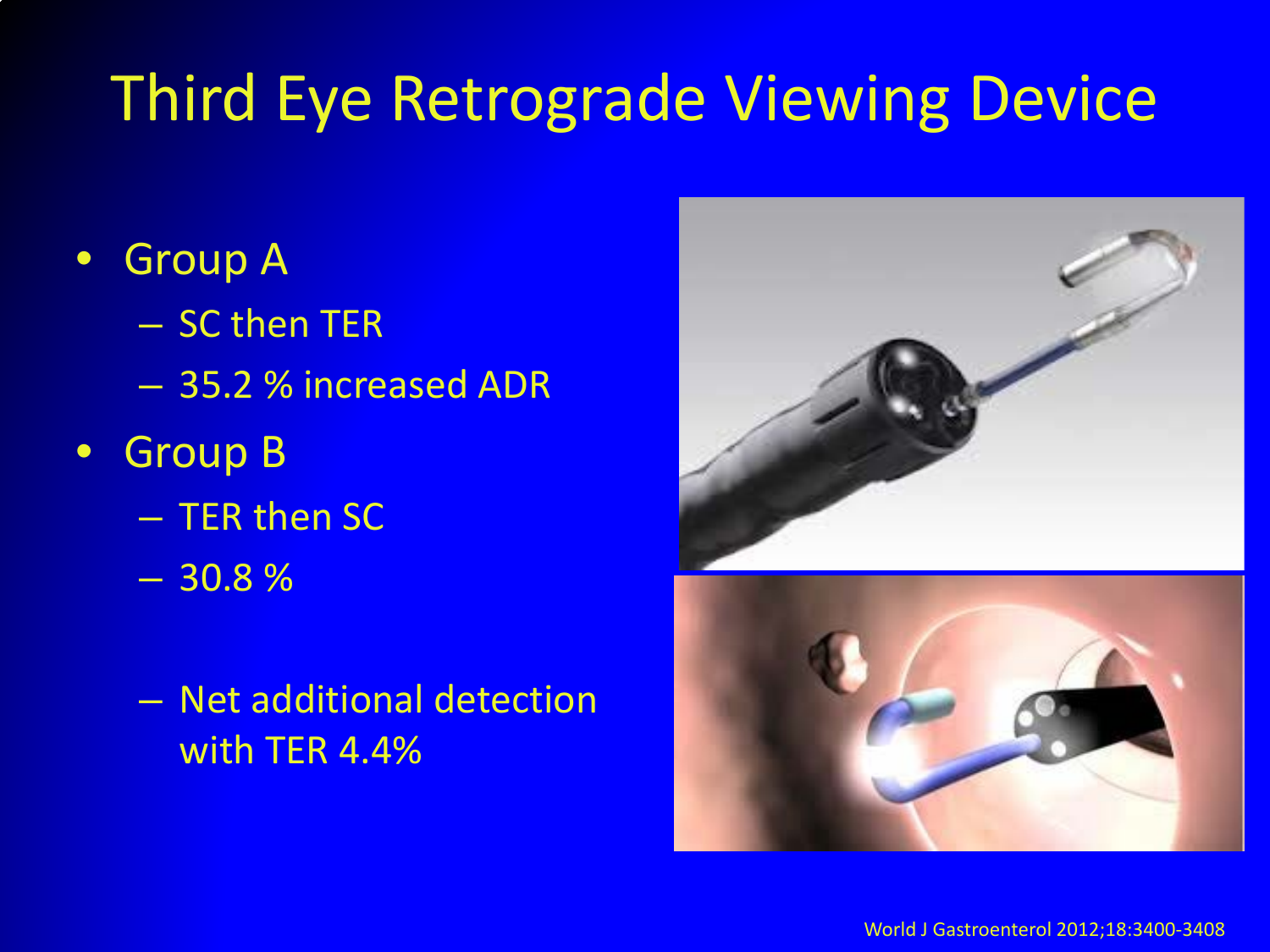### Full Spectrum Endoscopy







Fuse<sup>TM</sup> Full Spectrum Endoscopy<sup>TM</sup> Footage @ EndoOhoice<sup>+</sup>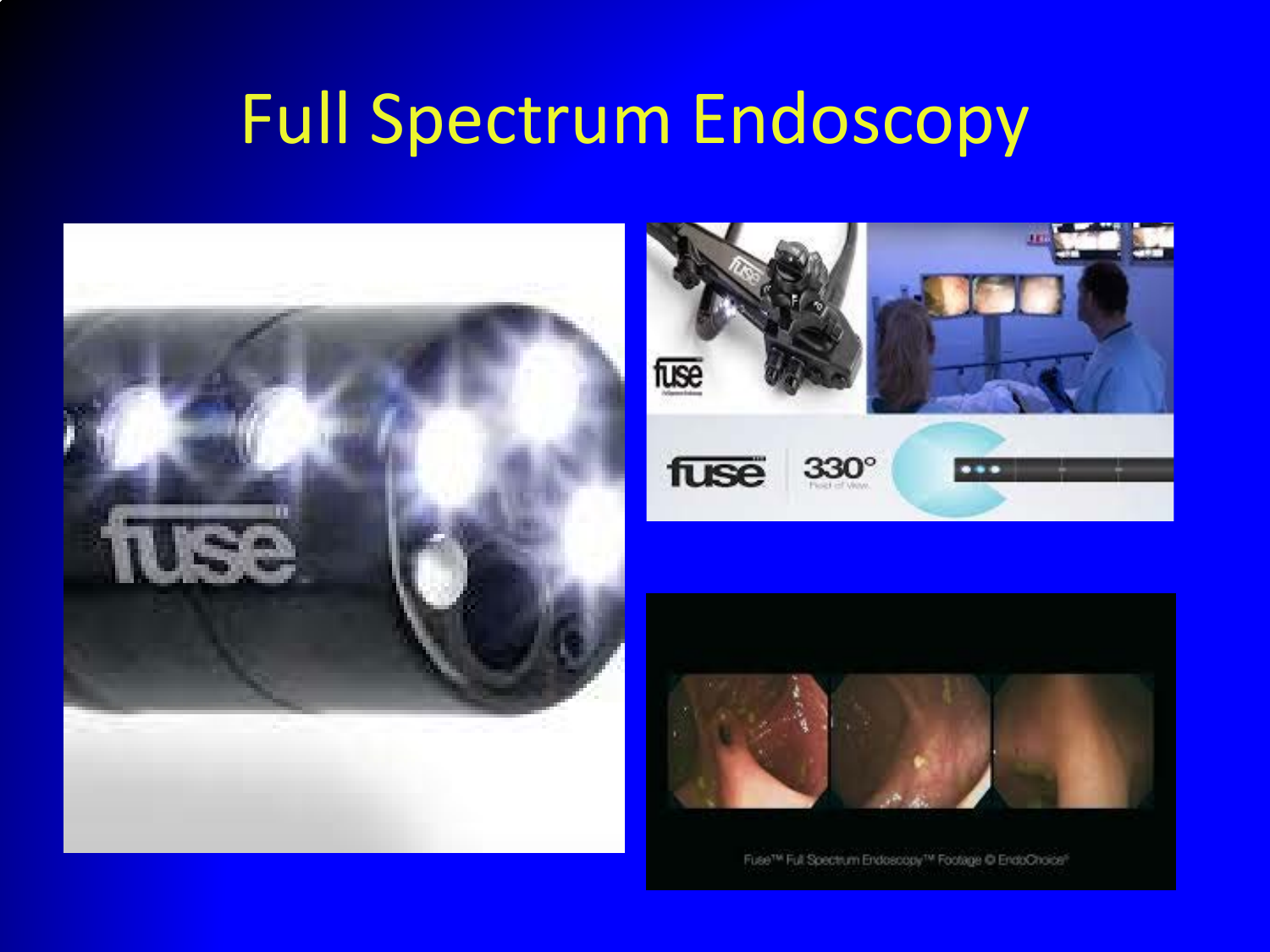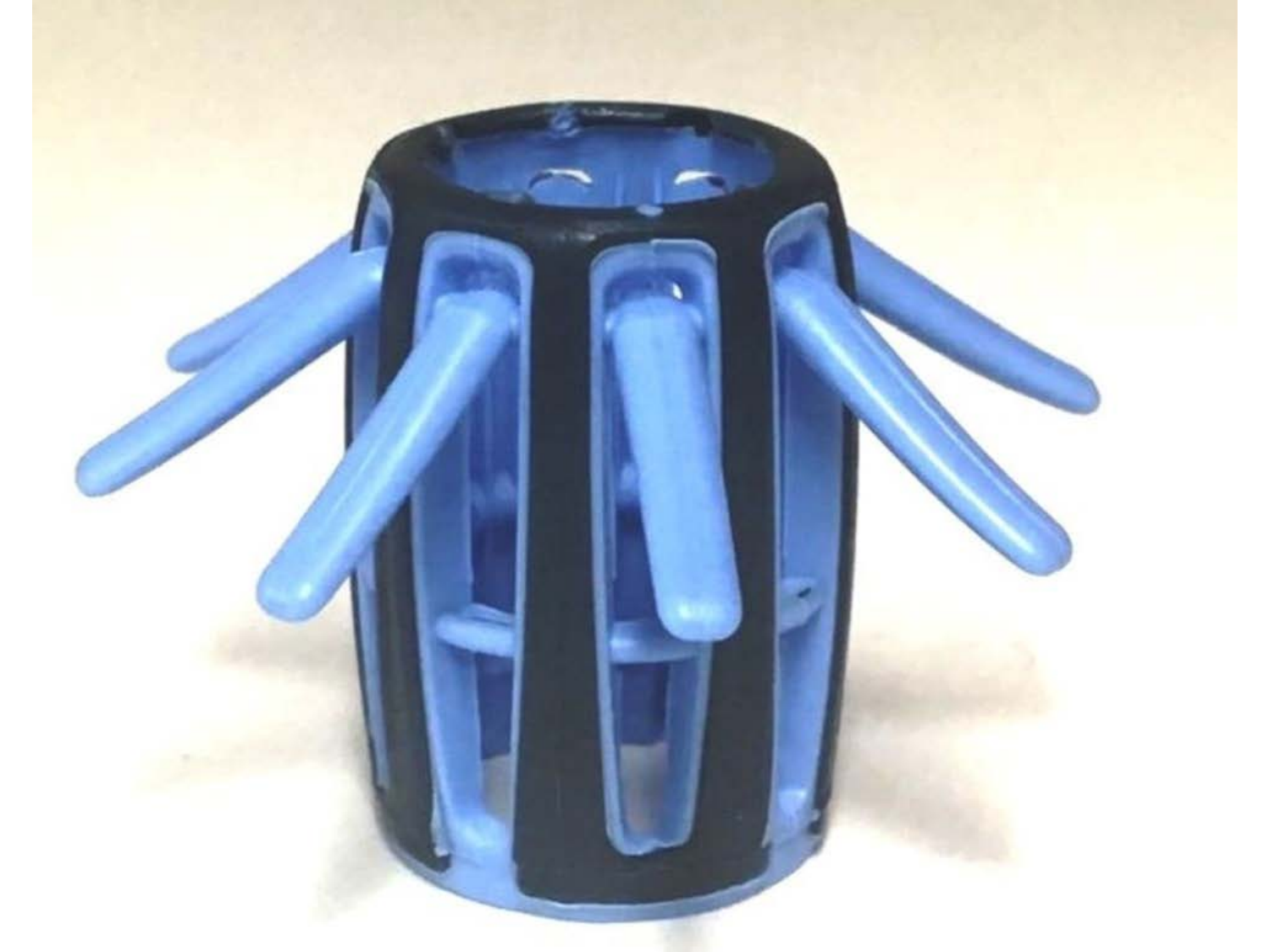#### **Trial profile. EAC, EV-assisted colonoscopy; SC, standard colonoscopy.**



**GUT** 

**Wee Sing Ngu et al. Gut doi:10.1136/gutjnl-2017-314889**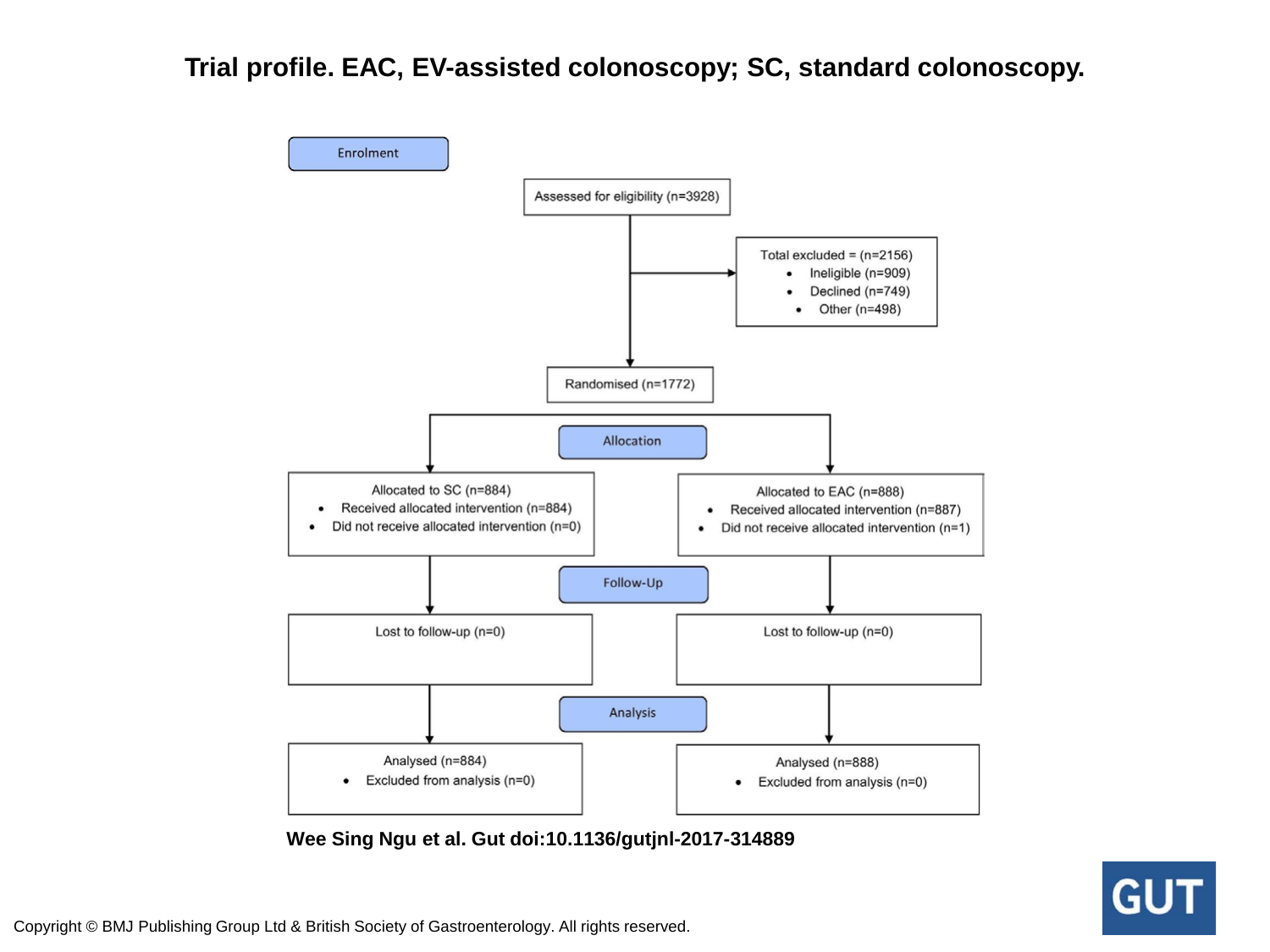### Results

- 1772 patients (57% male, mean 62 yrs) recruited over 16 months with 45% screening.
- EAC increased ADR globally from 36.2% to 40.9%  $(P=0.02)$ .
	- The increase was driven by a 10.8% increase in FOBt- positive screening patients (50.9% SC vs 61.7%, P<0.001).
	- EV patients had higher detection of mean adenomas per procedure, sessile serrated polyps, left-sided, diminutive, small adenomas and cancers (cancer 4.1% vs 2.3%, P=0.02).
- There were no significant EV adverse events.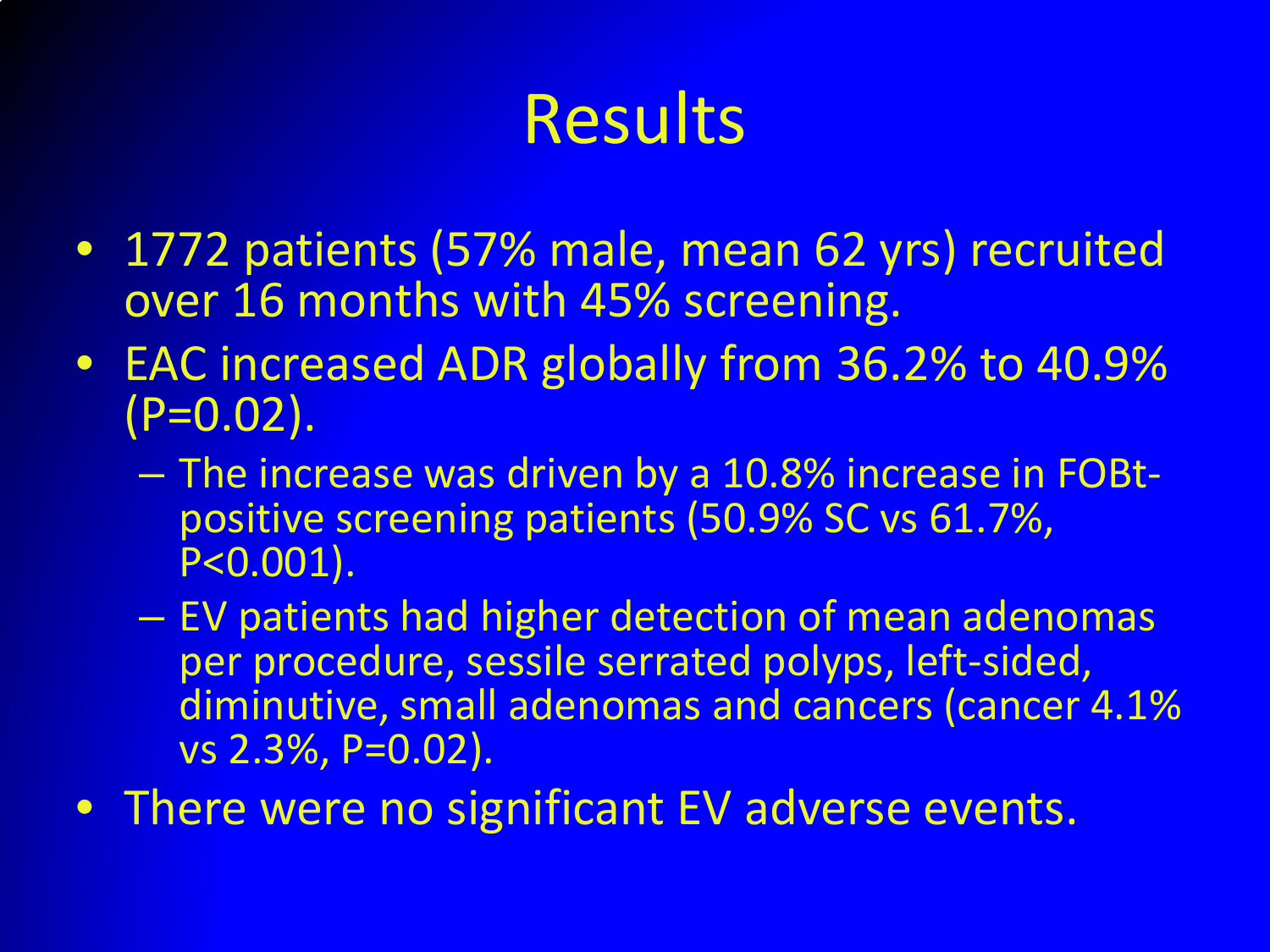### Positioning

- Several studies showing positioning help
- Presently, we teach that 'turning' exposes more surface area and moves more fluid in an advantageous fashion
- If you turn and expose new surface; maybe you don't need all these instruments?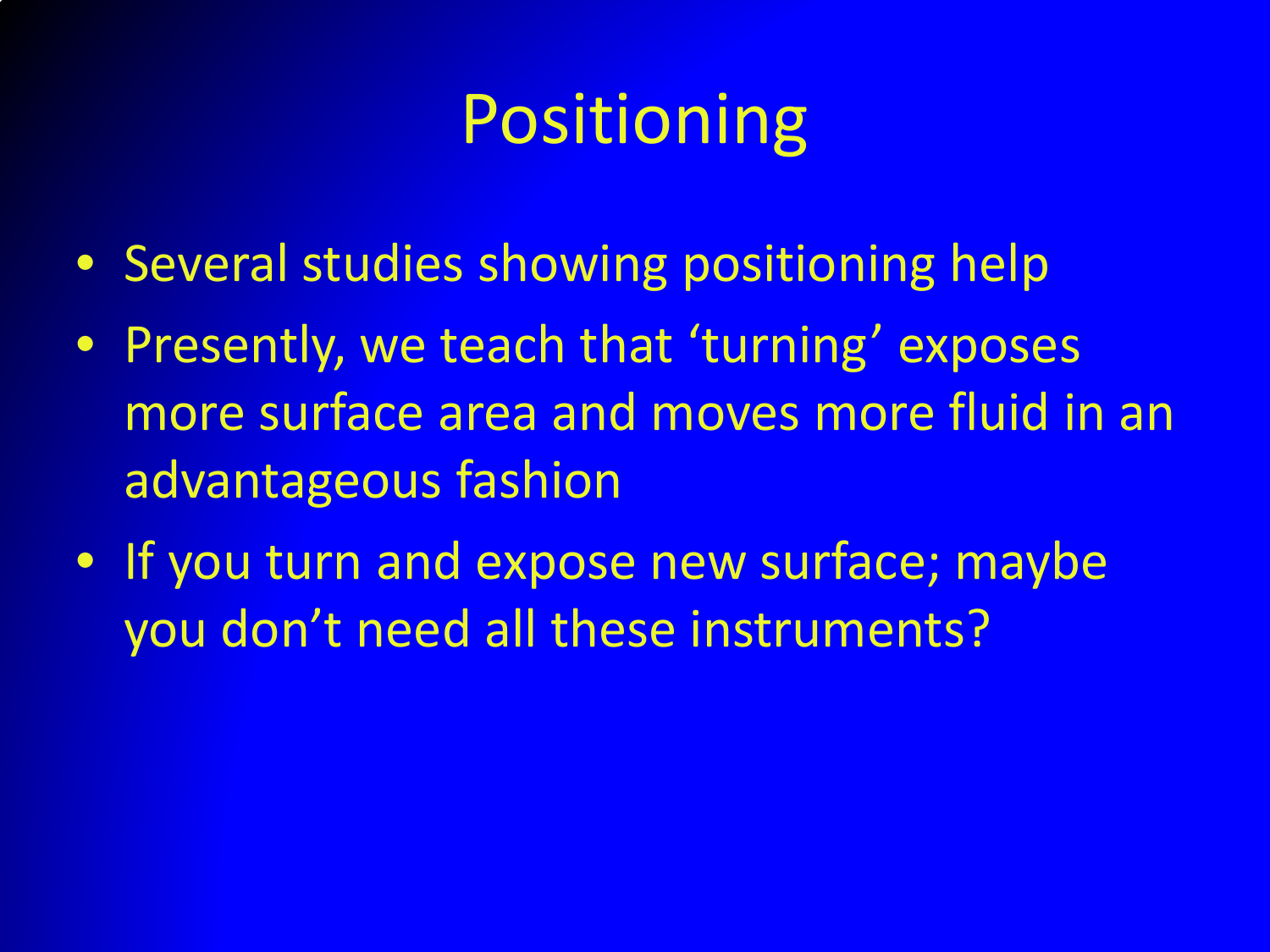Increasing ADR in Right side of coloncomparing retroflexion and repeat forward viewing

- Desai et al GIE 2018
- Meta analysis showing both effective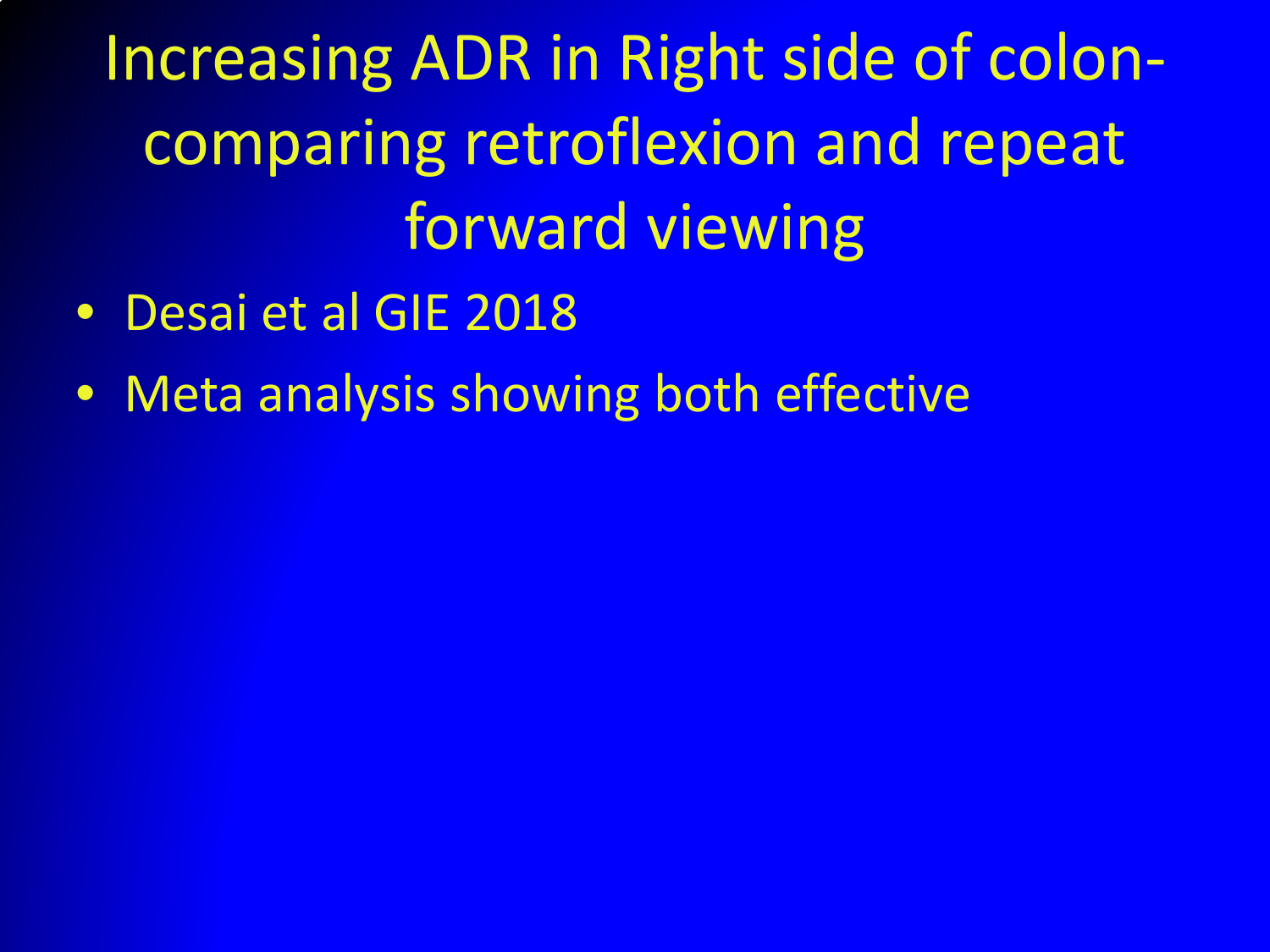### Albert Einstein

- "Definition of insanity is repeating the same thing over and over expecting a different result"
	- Unlikely- Einstein was extremely savy and would never have characterized 'insanity' in such restrictive terms
- Mark Twain
- Old Chinese saying
- Benjamin Franklin
- AA back to 1930s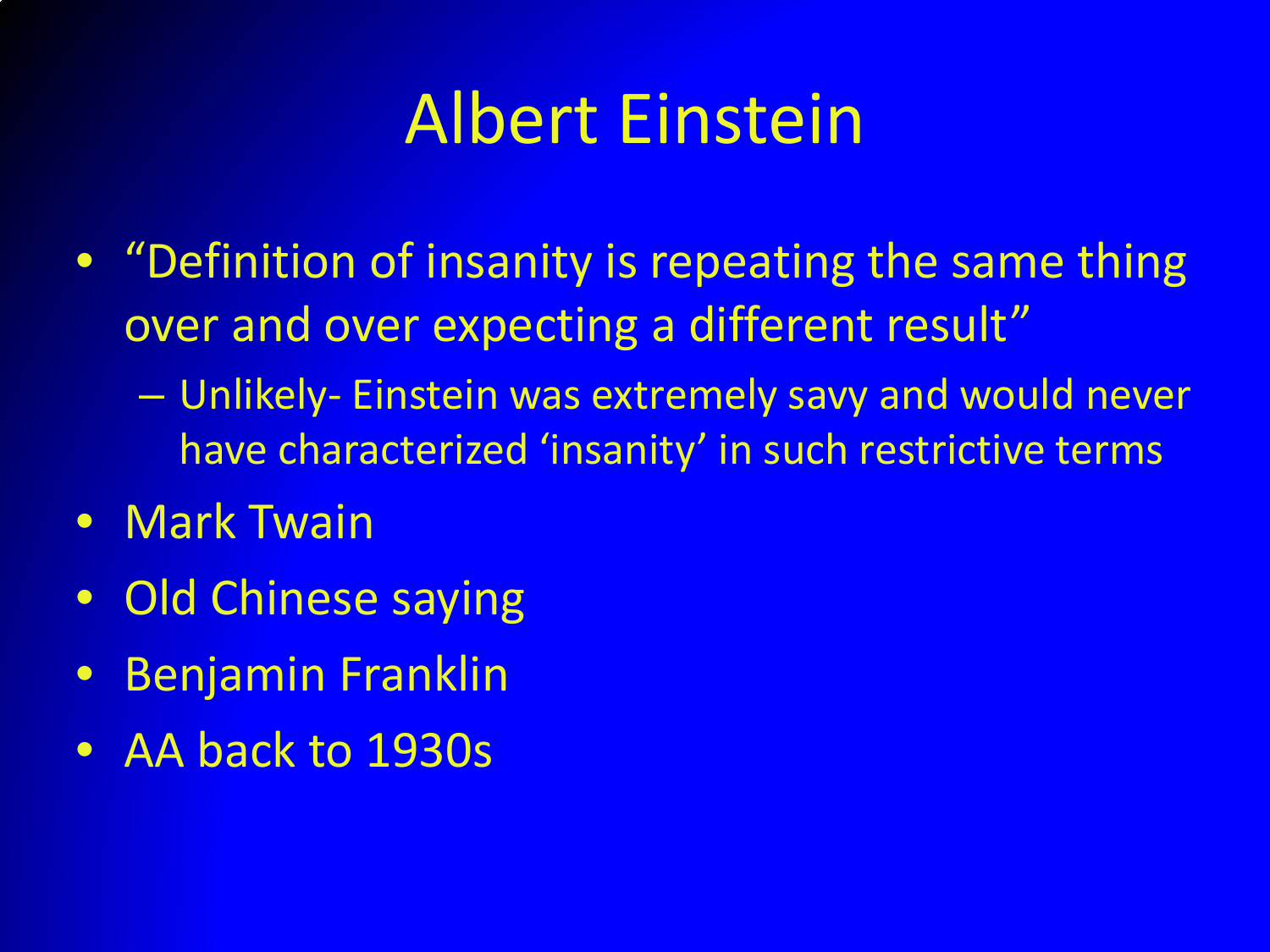### Computer Assisted

- 'Artificial intelligence'
	- Reading the bowel
		- Can only read what it can see…….